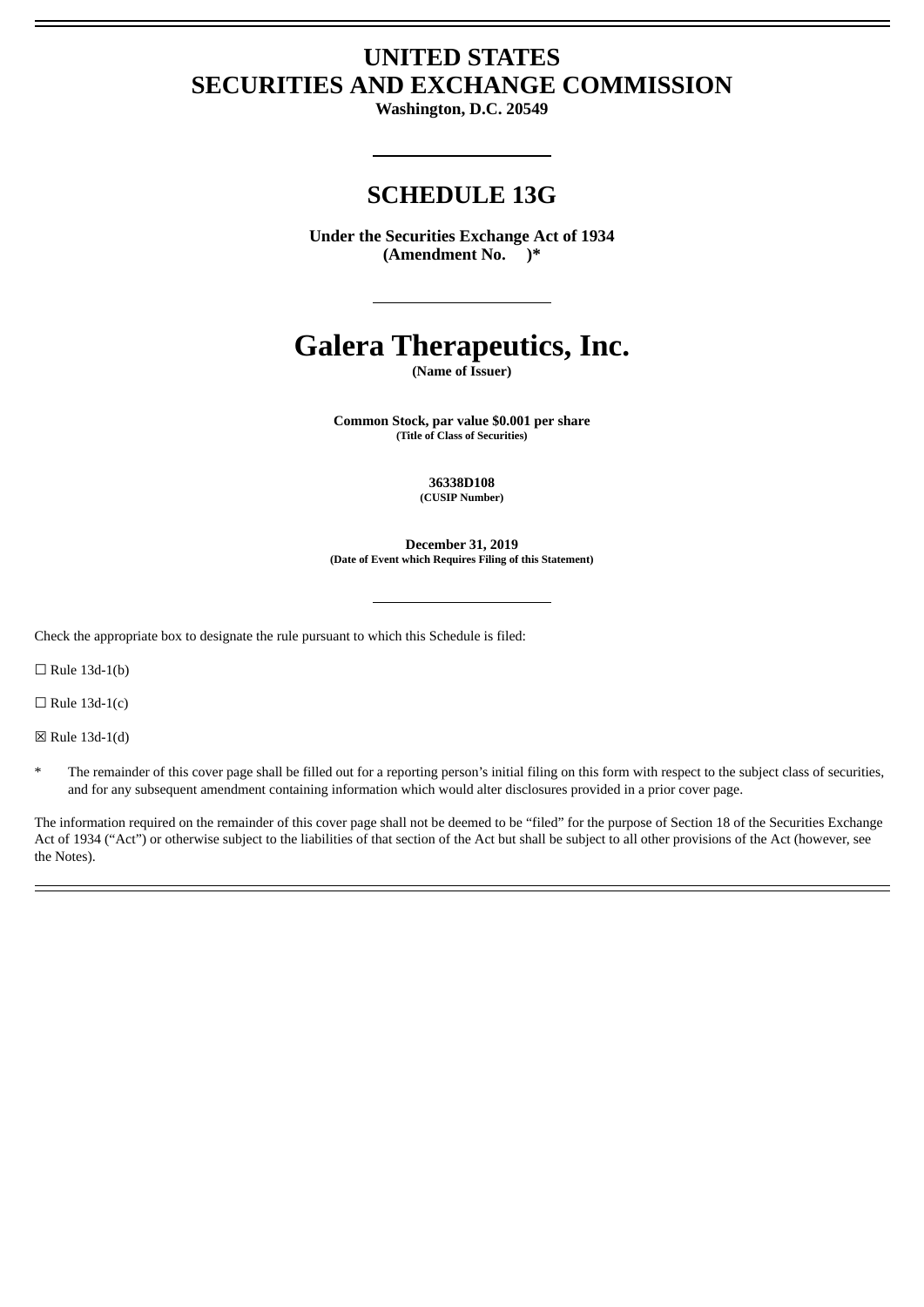CUSIP No. 36338D108 Page 2 of 20

| 1.                | Name of Reporting Persons:                                                              |                  |                                                               |  |  |
|-------------------|-----------------------------------------------------------------------------------------|------------------|---------------------------------------------------------------|--|--|
|                   | Clarus IV-A, L.P.                                                                       |                  |                                                               |  |  |
| 2.                | (a) $\Box$                                                                              | $(b) \boxtimes$  | Check the Appropriate Box if a Member of a Group              |  |  |
| 3.                | <b>SEC Use Only</b>                                                                     |                  |                                                               |  |  |
| $\overline{4}$ .  |                                                                                         |                  | Citizenship or Place of Organization:                         |  |  |
|                   | Delaware                                                                                |                  |                                                               |  |  |
|                   |                                                                                         | 5.               | <b>Sole Voting Power:</b>                                     |  |  |
|                   | <b>NUMBER OF</b>                                                                        |                  | 542,555                                                       |  |  |
|                   | <b>SHARES</b><br><b>BENEFICIALLY</b>                                                    | 6.               | <b>Shared Voting Power:</b>                                   |  |  |
|                   | OWNED BY                                                                                |                  | $\mathbf{0}$                                                  |  |  |
|                   | <b>EACH</b><br><b>REPORTING</b>                                                         | 7.               | Sole Dispositive Power:                                       |  |  |
|                   | <b>PERSON</b><br><b>WITH</b>                                                            |                  | 542,555                                                       |  |  |
|                   |                                                                                         | $\overline{8}$ . | <b>Shared Dispositive Power:</b>                              |  |  |
|                   |                                                                                         |                  | $\Omega$                                                      |  |  |
| 9.                |                                                                                         |                  | Aggregate Amount Beneficially Owned by Each Reporting Person: |  |  |
|                   | 542,555                                                                                 |                  |                                                               |  |  |
| 10.               | Check Box if the Aggregate Amount in Row (9) Excludes Certain Shares (See Instructions) |                  |                                                               |  |  |
|                   | $\Box$                                                                                  |                  |                                                               |  |  |
| $\overline{11}$ . |                                                                                         |                  | Percent of Class Represented by Amount in Row (9):            |  |  |
|                   | 2.2%                                                                                    |                  |                                                               |  |  |
| 12.               |                                                                                         |                  | Type of Reporting Person (See Instructions):                  |  |  |
|                   | PN                                                                                      |                  |                                                               |  |  |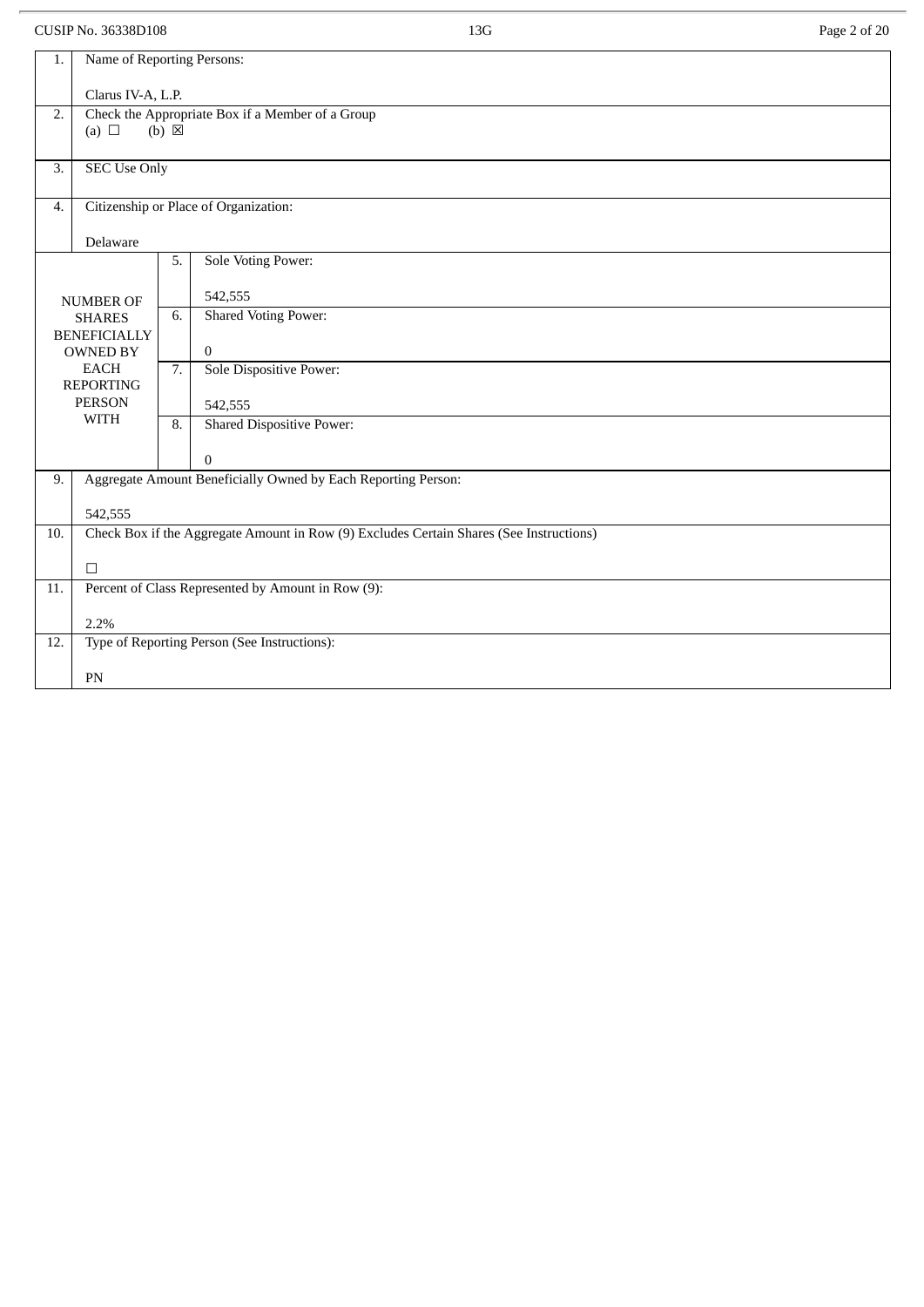CUSIP No. 36338D108 Page 3 of 20

| 1.                                                                                             | Name of Reporting Persons:        |                 |                                                               |  |  |  |
|------------------------------------------------------------------------------------------------|-----------------------------------|-----------------|---------------------------------------------------------------|--|--|--|
|                                                                                                | Clarus IV-B, L.P.                 |                 |                                                               |  |  |  |
|                                                                                                |                                   |                 |                                                               |  |  |  |
| 2.                                                                                             |                                   |                 | Check the Appropriate Box if a Member of a Group              |  |  |  |
|                                                                                                | (a) $\Box$                        | $(b) \boxtimes$ |                                                               |  |  |  |
| 3.                                                                                             | <b>SEC Use Only</b>               |                 |                                                               |  |  |  |
|                                                                                                |                                   |                 |                                                               |  |  |  |
| $\overline{4}$ .                                                                               |                                   |                 | Citizenship or Place of Organization:                         |  |  |  |
|                                                                                                | Delaware                          |                 |                                                               |  |  |  |
|                                                                                                |                                   | 5.              | <b>Sole Voting Power:</b>                                     |  |  |  |
|                                                                                                |                                   |                 |                                                               |  |  |  |
|                                                                                                | <b>NUMBER OF</b>                  |                 | 353,661                                                       |  |  |  |
|                                                                                                | <b>SHARES</b>                     | 6.              | <b>Shared Voting Power:</b>                                   |  |  |  |
|                                                                                                | <b>BENEFICIALLY</b>               |                 |                                                               |  |  |  |
|                                                                                                | OWNED BY                          |                 | $\overline{0}$                                                |  |  |  |
|                                                                                                | <b>EACH</b>                       | 7.              | Sole Dispositive Power:                                       |  |  |  |
|                                                                                                | <b>REPORTING</b><br><b>PERSON</b> |                 |                                                               |  |  |  |
|                                                                                                | <b>WITH</b>                       |                 | 353,661                                                       |  |  |  |
|                                                                                                |                                   | 8.              | <b>Shared Dispositive Power:</b>                              |  |  |  |
|                                                                                                |                                   |                 | $\mathbf{0}$                                                  |  |  |  |
| 9.                                                                                             |                                   |                 | Aggregate Amount Beneficially Owned by Each Reporting Person: |  |  |  |
|                                                                                                |                                   |                 |                                                               |  |  |  |
|                                                                                                | 353,661                           |                 |                                                               |  |  |  |
| Check Box if the Aggregate Amount in Row (9) Excludes Certain Shares (See Instructions)<br>10. |                                   |                 |                                                               |  |  |  |
|                                                                                                |                                   |                 |                                                               |  |  |  |
|                                                                                                | $\Box$                            |                 |                                                               |  |  |  |
| 11.                                                                                            |                                   |                 | Percent of Class Represented by Amount in Row (9):            |  |  |  |
|                                                                                                | 1.4%                              |                 |                                                               |  |  |  |
| 12.                                                                                            |                                   |                 | Type of Reporting Person (See Instructions):                  |  |  |  |
|                                                                                                |                                   |                 |                                                               |  |  |  |
|                                                                                                | PN                                |                 |                                                               |  |  |  |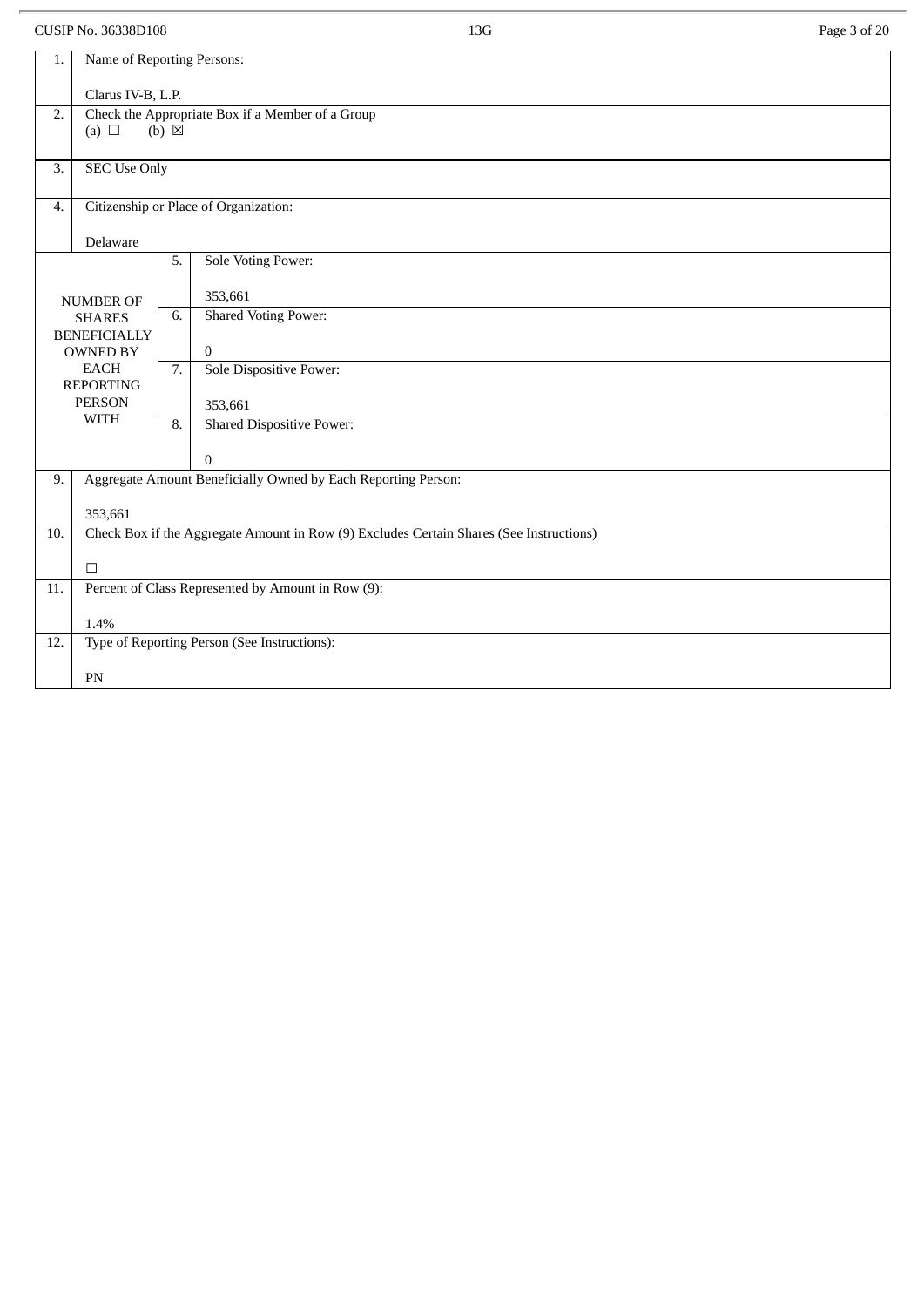CUSIP No. 36338D108 Page 4 of 20

| 1.                | Name of Reporting Persons:                                   |                  |                                                                                         |  |  |
|-------------------|--------------------------------------------------------------|------------------|-----------------------------------------------------------------------------------------|--|--|
|                   | Clarus IV-C, L.P.                                            |                  |                                                                                         |  |  |
| 2.                | (a) $\Box$                                                   | $(b) \boxtimes$  | Check the Appropriate Box if a Member of a Group                                        |  |  |
|                   |                                                              |                  |                                                                                         |  |  |
| 3.                | <b>SEC Use Only</b>                                          |                  |                                                                                         |  |  |
| $\overline{4}$ .  |                                                              |                  | Citizenship or Place of Organization:                                                   |  |  |
|                   |                                                              |                  |                                                                                         |  |  |
|                   | Delaware                                                     |                  |                                                                                         |  |  |
|                   |                                                              | 5.               | <b>Sole Voting Power:</b>                                                               |  |  |
|                   | <b>NUMBER OF</b>                                             |                  | 652,324                                                                                 |  |  |
|                   | <b>SHARES</b>                                                | 6.               | <b>Shared Voting Power:</b>                                                             |  |  |
|                   | <b>BENEFICIALLY</b><br>OWNED BY                              |                  | $\overline{0}$                                                                          |  |  |
|                   | <b>EACH</b>                                                  | 7.               | Sole Dispositive Power:                                                                 |  |  |
|                   | <b>REPORTING</b><br><b>PERSON</b>                            |                  | 652,324                                                                                 |  |  |
|                   | <b>WITH</b>                                                  | $\overline{8}$ . | <b>Shared Dispositive Power:</b>                                                        |  |  |
|                   |                                                              |                  | $\mathbf{0}$                                                                            |  |  |
| 9.                |                                                              |                  | Aggregate Amount Beneficially Owned by Each Reporting Person:                           |  |  |
|                   | 652,324                                                      |                  |                                                                                         |  |  |
| 10.               |                                                              |                  | Check Box if the Aggregate Amount in Row (9) Excludes Certain Shares (See Instructions) |  |  |
|                   |                                                              |                  |                                                                                         |  |  |
| $\overline{11}$ . | $\Box$<br>Percent of Class Represented by Amount in Row (9): |                  |                                                                                         |  |  |
|                   |                                                              |                  |                                                                                         |  |  |
| 12.               | 2.6%<br>Type of Reporting Person (See Instructions):         |                  |                                                                                         |  |  |
|                   |                                                              |                  |                                                                                         |  |  |
|                   | ${\rm PN}$                                                   |                  |                                                                                         |  |  |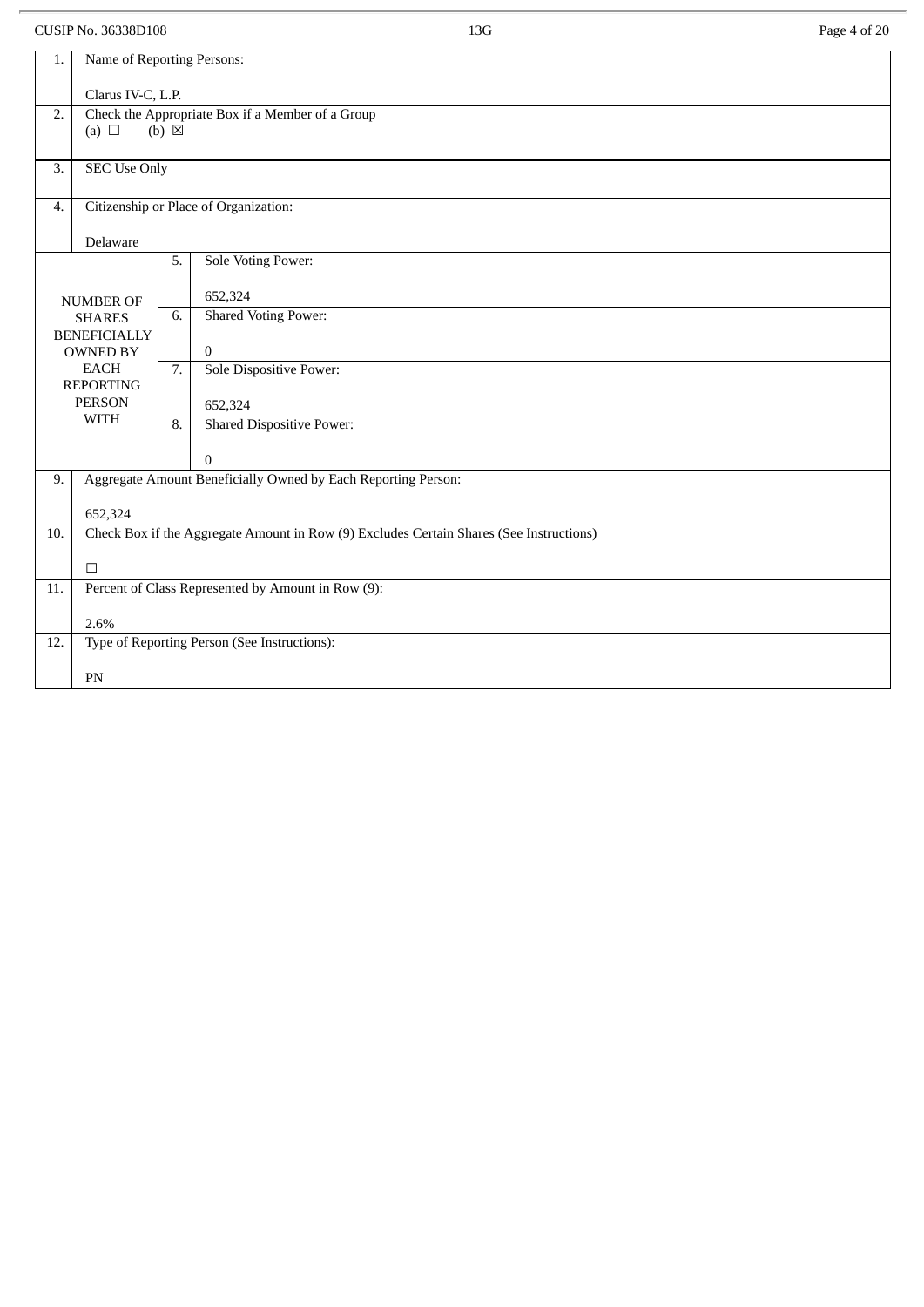CUSIP No. 36338D108 Page 5 of 20

| 1.                | Name of Reporting Persons:                                                              |                                                  |                                                                               |  |  |
|-------------------|-----------------------------------------------------------------------------------------|--------------------------------------------------|-------------------------------------------------------------------------------|--|--|
|                   | Clarus IV-D, L.P.                                                                       |                                                  |                                                                               |  |  |
| 2.                |                                                                                         | Check the Appropriate Box if a Member of a Group |                                                                               |  |  |
|                   | (a) $\Box$                                                                              | $(b) \boxtimes$                                  |                                                                               |  |  |
| 3.                | <b>SEC Use Only</b>                                                                     |                                                  |                                                                               |  |  |
|                   |                                                                                         |                                                  |                                                                               |  |  |
| $\overline{4}$ .  |                                                                                         |                                                  | Citizenship or Place of Organization:                                         |  |  |
|                   | Delaware                                                                                |                                                  |                                                                               |  |  |
|                   |                                                                                         | 5.                                               | <b>Sole Voting Power:</b>                                                     |  |  |
|                   |                                                                                         |                                                  |                                                                               |  |  |
|                   | <b>NUMBER OF</b><br><b>SHARES</b>                                                       | 6.                                               | 130,444<br><b>Shared Voting Power:</b>                                        |  |  |
|                   | <b>BENEFICIALLY</b>                                                                     |                                                  |                                                                               |  |  |
|                   | OWNED BY                                                                                |                                                  | $\overline{0}$                                                                |  |  |
|                   | <b>EACH</b><br><b>REPORTING</b>                                                         | $\overline{7}$ .                                 | Sole Dispositive Power:                                                       |  |  |
|                   | <b>PERSON</b>                                                                           |                                                  | 130,444                                                                       |  |  |
|                   | <b>WITH</b>                                                                             | $\overline{8}$ .                                 | <b>Shared Dispositive Power:</b>                                              |  |  |
|                   |                                                                                         |                                                  |                                                                               |  |  |
| 9.                |                                                                                         |                                                  | $\mathbf{0}$<br>Aggregate Amount Beneficially Owned by Each Reporting Person: |  |  |
|                   |                                                                                         |                                                  |                                                                               |  |  |
|                   | 130,444                                                                                 |                                                  |                                                                               |  |  |
| 10.               | Check Box if the Aggregate Amount in Row (9) Excludes Certain Shares (See Instructions) |                                                  |                                                                               |  |  |
|                   | $\Box$                                                                                  |                                                  |                                                                               |  |  |
| $\overline{11}$ . | Percent of Class Represented by Amount in Row (9):                                      |                                                  |                                                                               |  |  |
|                   |                                                                                         |                                                  |                                                                               |  |  |
|                   | 0.5%                                                                                    |                                                  |                                                                               |  |  |
| 12.               |                                                                                         |                                                  | Type of Reporting Person (See Instructions):                                  |  |  |
|                   | PN                                                                                      |                                                  |                                                                               |  |  |
|                   |                                                                                         |                                                  |                                                                               |  |  |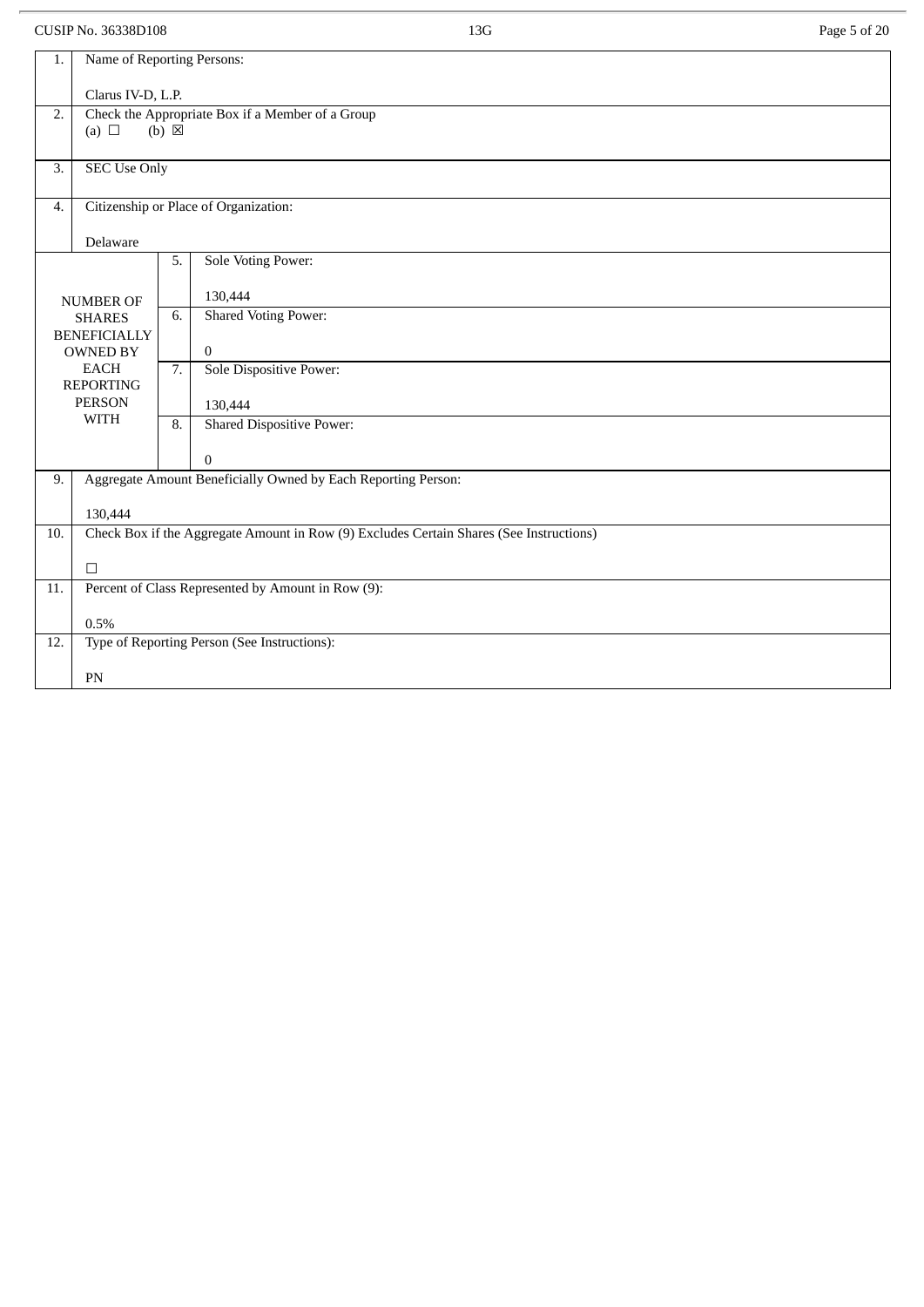CUSIP No. 36338D108 Page 6 of 20

| 1.                | Name of Reporting Persons:                                                              |                  |                                                               |  |  |
|-------------------|-----------------------------------------------------------------------------------------|------------------|---------------------------------------------------------------|--|--|
|                   | Clarus IV GP, L.P.                                                                      |                  |                                                               |  |  |
| 2.                | Check the Appropriate Box if a Member of a Group                                        |                  |                                                               |  |  |
|                   | (a) $\Box$                                                                              | $(b) \boxtimes$  |                                                               |  |  |
|                   |                                                                                         |                  |                                                               |  |  |
| 3.                | <b>SEC Use Only</b>                                                                     |                  |                                                               |  |  |
| $\overline{4}$ .  |                                                                                         |                  | Citizenship or Place of Organization:                         |  |  |
|                   | Delaware                                                                                |                  |                                                               |  |  |
|                   |                                                                                         | 5.               | <b>Sole Voting Power:</b>                                     |  |  |
|                   |                                                                                         |                  |                                                               |  |  |
|                   | <b>NUMBER OF</b>                                                                        |                  | 1,678,984                                                     |  |  |
|                   | <b>SHARES</b>                                                                           | 6.               | <b>Shared Voting Power:</b>                                   |  |  |
|                   | <b>BENEFICIALLY</b><br>OWNED BY                                                         |                  | $\overline{0}$                                                |  |  |
|                   | <b>EACH</b>                                                                             | $\overline{7}$ . | Sole Dispositive Power:                                       |  |  |
|                   | <b>REPORTING</b>                                                                        |                  |                                                               |  |  |
|                   | <b>PERSON</b><br><b>WITH</b>                                                            |                  | 1,678,984                                                     |  |  |
|                   |                                                                                         | $\overline{8}$ . | <b>Shared Dispositive Power:</b>                              |  |  |
|                   |                                                                                         |                  | $\mathbf{0}$                                                  |  |  |
| 9.                |                                                                                         |                  | Aggregate Amount Beneficially Owned by Each Reporting Person: |  |  |
|                   |                                                                                         |                  |                                                               |  |  |
| 10.               | 1,678,984                                                                               |                  |                                                               |  |  |
|                   | Check Box if the Aggregate Amount in Row (9) Excludes Certain Shares (See Instructions) |                  |                                                               |  |  |
|                   | $\Box$                                                                                  |                  |                                                               |  |  |
| $\overline{11}$ . | Percent of Class Represented by Amount in Row (9):                                      |                  |                                                               |  |  |
|                   |                                                                                         |                  |                                                               |  |  |
| 12.               | 6.8%<br>Type of Reporting Person (See Instructions):                                    |                  |                                                               |  |  |
|                   |                                                                                         |                  |                                                               |  |  |
|                   | PN                                                                                      |                  |                                                               |  |  |
|                   |                                                                                         |                  |                                                               |  |  |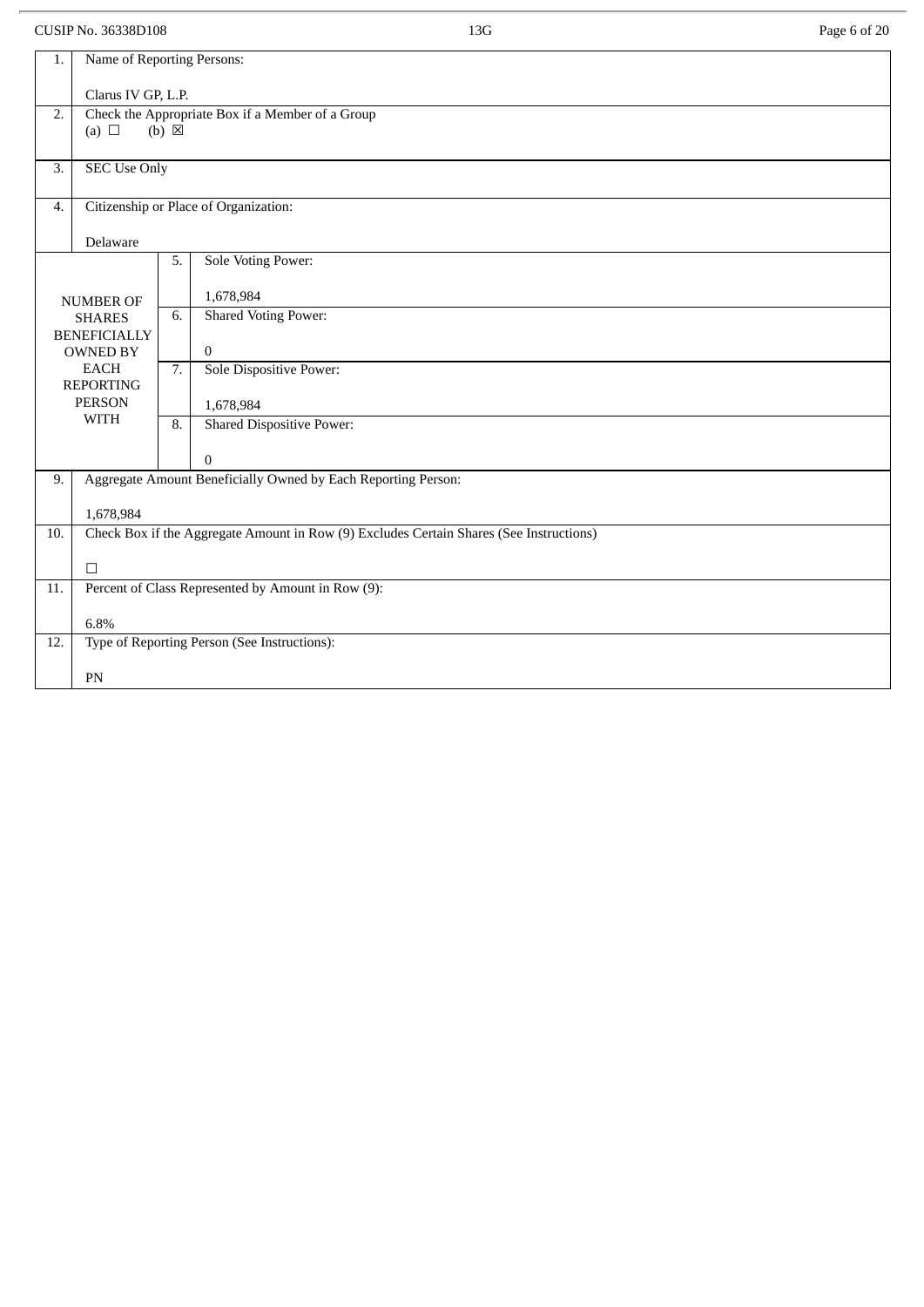CUSIP No. 36338D108 Page 7 of 20

| 1.                                                                                             | Name of Reporting Persons:        |                           |                                                               |  |  |  |  |
|------------------------------------------------------------------------------------------------|-----------------------------------|---------------------------|---------------------------------------------------------------|--|--|--|--|
|                                                                                                |                                   | Blackstone Clarus GP L.P. |                                                               |  |  |  |  |
|                                                                                                |                                   |                           |                                                               |  |  |  |  |
| 2.                                                                                             | (a) $\Box$                        | $(b)$ $\boxtimes$         | Check the Appropriate Box if a Member of a Group              |  |  |  |  |
|                                                                                                |                                   |                           |                                                               |  |  |  |  |
| 3.                                                                                             | <b>SEC Use Only</b>               |                           |                                                               |  |  |  |  |
|                                                                                                |                                   |                           |                                                               |  |  |  |  |
| $\overline{4}$ .                                                                               |                                   |                           | Citizenship or Place of Organization:                         |  |  |  |  |
|                                                                                                |                                   |                           |                                                               |  |  |  |  |
|                                                                                                | Delaware                          |                           |                                                               |  |  |  |  |
|                                                                                                |                                   | 5.                        | <b>Sole Voting Power:</b>                                     |  |  |  |  |
|                                                                                                |                                   |                           | 1,678,984                                                     |  |  |  |  |
|                                                                                                | <b>NUMBER OF</b><br><b>SHARES</b> | 6.                        | <b>Shared Voting Power:</b>                                   |  |  |  |  |
|                                                                                                | <b>BENEFICIALLY</b>               |                           |                                                               |  |  |  |  |
|                                                                                                | OWNED BY                          |                           | $\overline{0}$                                                |  |  |  |  |
|                                                                                                | <b>EACH</b>                       | 7.                        | Sole Dispositive Power:                                       |  |  |  |  |
|                                                                                                | <b>REPORTING</b>                  |                           |                                                               |  |  |  |  |
|                                                                                                | <b>PERSON</b><br><b>WITH</b>      |                           | 1,678,984                                                     |  |  |  |  |
|                                                                                                |                                   | 8.                        | <b>Shared Dispositive Power:</b>                              |  |  |  |  |
|                                                                                                |                                   |                           | $\mathbf{0}$                                                  |  |  |  |  |
| 9.                                                                                             |                                   |                           | Aggregate Amount Beneficially Owned by Each Reporting Person: |  |  |  |  |
|                                                                                                |                                   |                           |                                                               |  |  |  |  |
|                                                                                                | 1,678,984                         |                           |                                                               |  |  |  |  |
| Check Box if the Aggregate Amount in Row (9) Excludes Certain Shares (See Instructions)<br>10. |                                   |                           |                                                               |  |  |  |  |
|                                                                                                |                                   |                           |                                                               |  |  |  |  |
|                                                                                                | $\Box$                            |                           |                                                               |  |  |  |  |
| 11.                                                                                            |                                   |                           | Percent of Class Represented by Amount in Row (9):            |  |  |  |  |
|                                                                                                | 6.8%                              |                           |                                                               |  |  |  |  |
| 12.                                                                                            |                                   |                           | Type of Reporting Person (See Instructions):                  |  |  |  |  |
|                                                                                                |                                   |                           |                                                               |  |  |  |  |
|                                                                                                | PN                                |                           |                                                               |  |  |  |  |
|                                                                                                |                                   |                           |                                                               |  |  |  |  |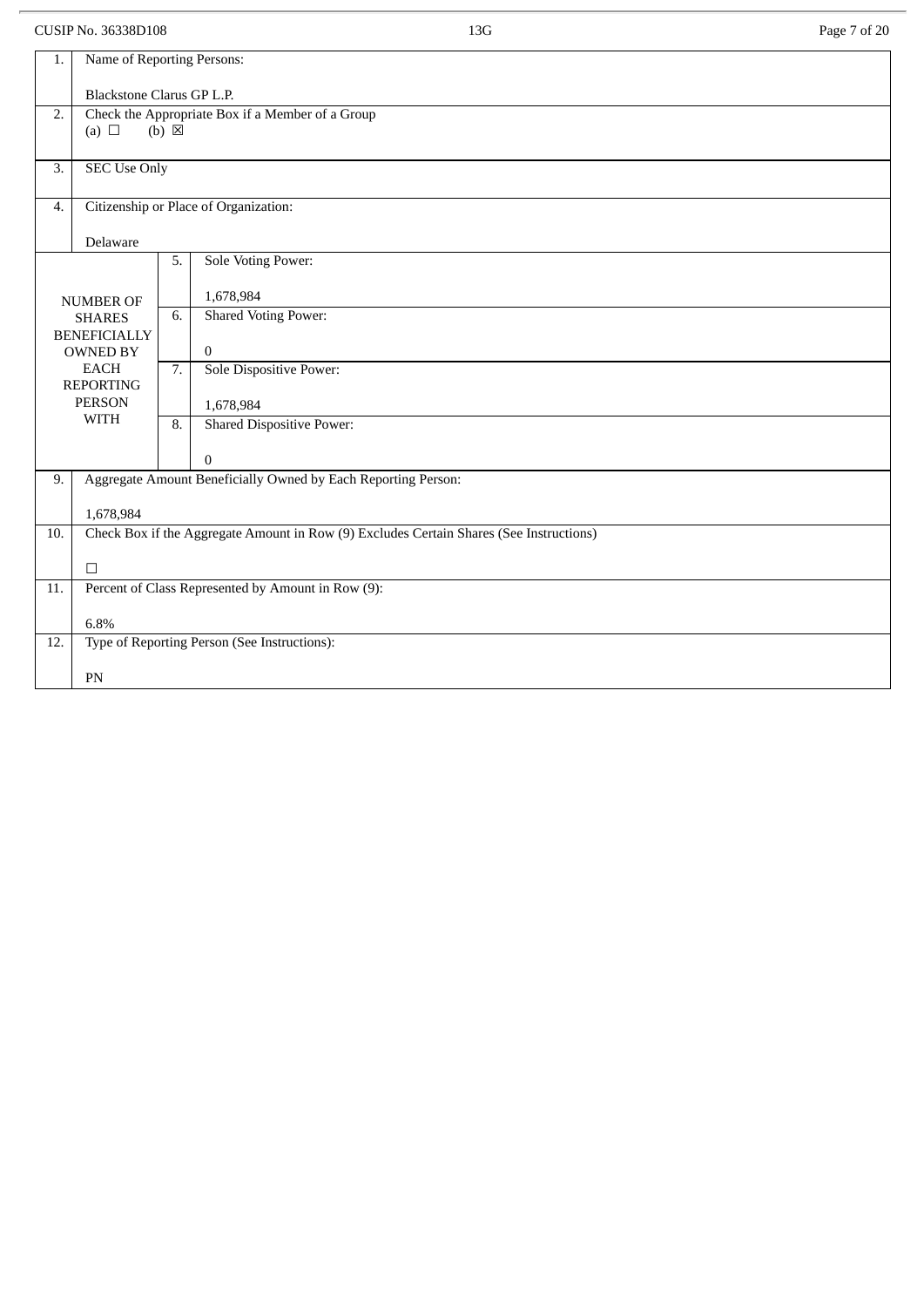CUSIP No. 36338D108 Page 8 of 20

| 1.                                                                   |                                                    | Name of Reporting Persons:                                                                           |  |  |  |  |  |
|----------------------------------------------------------------------|----------------------------------------------------|------------------------------------------------------------------------------------------------------|--|--|--|--|--|
|                                                                      |                                                    | Blackstone Clarus GP L.L.C.                                                                          |  |  |  |  |  |
|                                                                      |                                                    |                                                                                                      |  |  |  |  |  |
| Check the Appropriate Box if a Member of a Group<br>$\overline{2}$ . |                                                    |                                                                                                      |  |  |  |  |  |
|                                                                      | (a) $\Box$                                         | $(b) \boxtimes$                                                                                      |  |  |  |  |  |
|                                                                      |                                                    |                                                                                                      |  |  |  |  |  |
| 3.                                                                   | <b>SEC Use Only</b>                                |                                                                                                      |  |  |  |  |  |
|                                                                      |                                                    |                                                                                                      |  |  |  |  |  |
| 4.                                                                   |                                                    | Citizenship or Place of Organization:                                                                |  |  |  |  |  |
|                                                                      |                                                    |                                                                                                      |  |  |  |  |  |
|                                                                      | Delaware                                           |                                                                                                      |  |  |  |  |  |
|                                                                      |                                                    | <b>Sole Voting Power:</b><br>5.                                                                      |  |  |  |  |  |
|                                                                      |                                                    |                                                                                                      |  |  |  |  |  |
|                                                                      | <b>NUMBER OF</b>                                   | 1,678,984                                                                                            |  |  |  |  |  |
|                                                                      | <b>SHARES</b>                                      | <b>Shared Voting Power:</b><br>6.                                                                    |  |  |  |  |  |
|                                                                      | <b>BENEFICIALLY</b>                                |                                                                                                      |  |  |  |  |  |
|                                                                      | OWNED BY                                           | $\mathbf{0}$                                                                                         |  |  |  |  |  |
|                                                                      | <b>EACH</b>                                        | 7.<br>Sole Dispositive Power:                                                                        |  |  |  |  |  |
|                                                                      | <b>REPORTING</b><br><b>PERSON</b>                  |                                                                                                      |  |  |  |  |  |
|                                                                      | <b>WITH</b>                                        | 1,678,984                                                                                            |  |  |  |  |  |
|                                                                      |                                                    | <b>Shared Dispositive Power:</b><br>8.                                                               |  |  |  |  |  |
|                                                                      |                                                    |                                                                                                      |  |  |  |  |  |
|                                                                      |                                                    | $\Omega$                                                                                             |  |  |  |  |  |
| 9.                                                                   |                                                    | Aggregate Amount Beneficially Owned by Each Reporting Person:                                        |  |  |  |  |  |
|                                                                      |                                                    |                                                                                                      |  |  |  |  |  |
|                                                                      | 1,678,984                                          |                                                                                                      |  |  |  |  |  |
| 10.                                                                  |                                                    | Check Box if the Aggregate Amount in Row $\overline{(9)}$ Excludes Certain Shares (See Instructions) |  |  |  |  |  |
|                                                                      | $\Box$                                             |                                                                                                      |  |  |  |  |  |
| $\overline{11}$ .                                                    | Percent of Class Represented by Amount in Row (9): |                                                                                                      |  |  |  |  |  |
|                                                                      |                                                    |                                                                                                      |  |  |  |  |  |
|                                                                      | 6.8%                                               |                                                                                                      |  |  |  |  |  |
| 12.                                                                  | Type of Reporting Person (See Instructions):       |                                                                                                      |  |  |  |  |  |
|                                                                      |                                                    |                                                                                                      |  |  |  |  |  |
|                                                                      | 00                                                 |                                                                                                      |  |  |  |  |  |
|                                                                      |                                                    |                                                                                                      |  |  |  |  |  |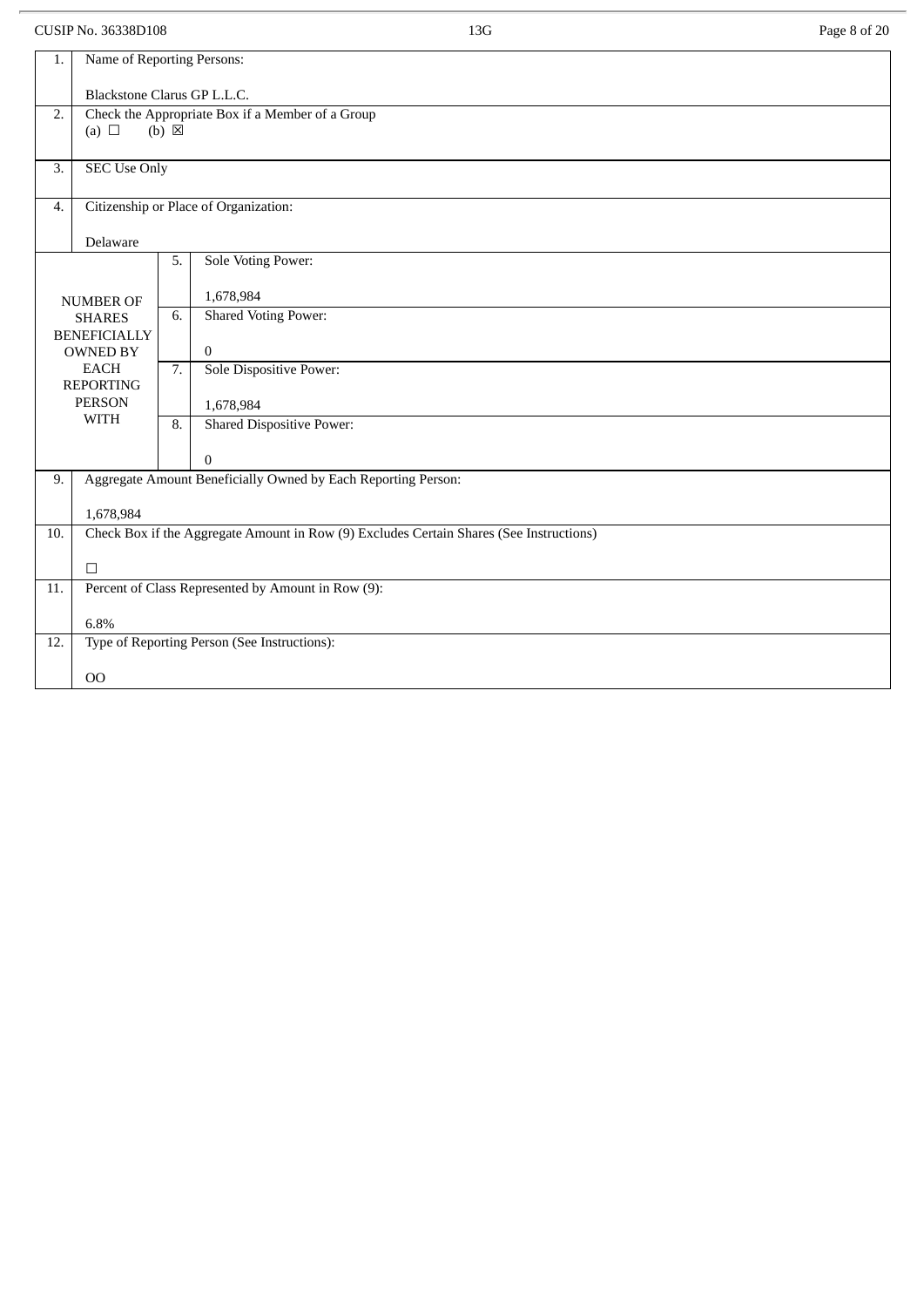CUSIP No. 36338D108 Page 9 of 20

| 1.               | Name of Reporting Persons:                                              |                 |                                                                                         |
|------------------|-------------------------------------------------------------------------|-----------------|-----------------------------------------------------------------------------------------|
|                  |                                                                         |                 |                                                                                         |
|                  | Blackstone Holdings II L.P.                                             |                 |                                                                                         |
| $\overline{2}$ . | (a) $\Box$                                                              | $(b) \boxtimes$ | Check the Appropriate Box if a Member of a Group                                        |
|                  |                                                                         |                 |                                                                                         |
| 3.               | <b>SEC Use Only</b>                                                     |                 |                                                                                         |
|                  |                                                                         |                 |                                                                                         |
| 4.               |                                                                         |                 | Citizenship or Place of Organization:                                                   |
|                  |                                                                         |                 |                                                                                         |
|                  | Delaware                                                                |                 |                                                                                         |
|                  |                                                                         | 5.              | <b>Sole Voting Power:</b>                                                               |
|                  |                                                                         |                 | 1,678,984                                                                               |
|                  | <b>NUMBER OF</b>                                                        | 6.              | <b>Shared Voting Power:</b>                                                             |
|                  | <b>SHARES</b><br><b>BENEFICIALLY</b>                                    |                 |                                                                                         |
|                  | <b>OWNED BY</b>                                                         |                 | $\mathbf{0}$                                                                            |
|                  | <b>EACH</b>                                                             | 7.              | <b>Sole Dispositive Power:</b>                                                          |
|                  | <b>REPORTING</b>                                                        |                 |                                                                                         |
|                  | <b>PERSON</b>                                                           |                 | 1,678,984                                                                               |
|                  | <b>WITH</b>                                                             | 8.              | <b>Shared Dispositive Power:</b>                                                        |
|                  |                                                                         |                 |                                                                                         |
|                  |                                                                         |                 | $\mathbf{0}$<br>Aggregate Amount Beneficially Owned by Each Reporting Person:           |
| 9.               |                                                                         |                 |                                                                                         |
|                  | 1,678,984                                                               |                 |                                                                                         |
| 10.              |                                                                         |                 | Check Box if the Aggregate Amount in Row (9) Excludes Certain Shares (See Instructions) |
|                  |                                                                         |                 |                                                                                         |
| $\Box$           |                                                                         |                 |                                                                                         |
|                  | Percent of Class Represented by Amount in Row (9):<br>$\overline{11}$ . |                 |                                                                                         |
|                  | 6.8%                                                                    |                 |                                                                                         |
| 12.              |                                                                         |                 | Type of Reporting Person (See Instructions):                                            |
|                  |                                                                         |                 |                                                                                         |
|                  | PN                                                                      |                 |                                                                                         |
|                  |                                                                         |                 |                                                                                         |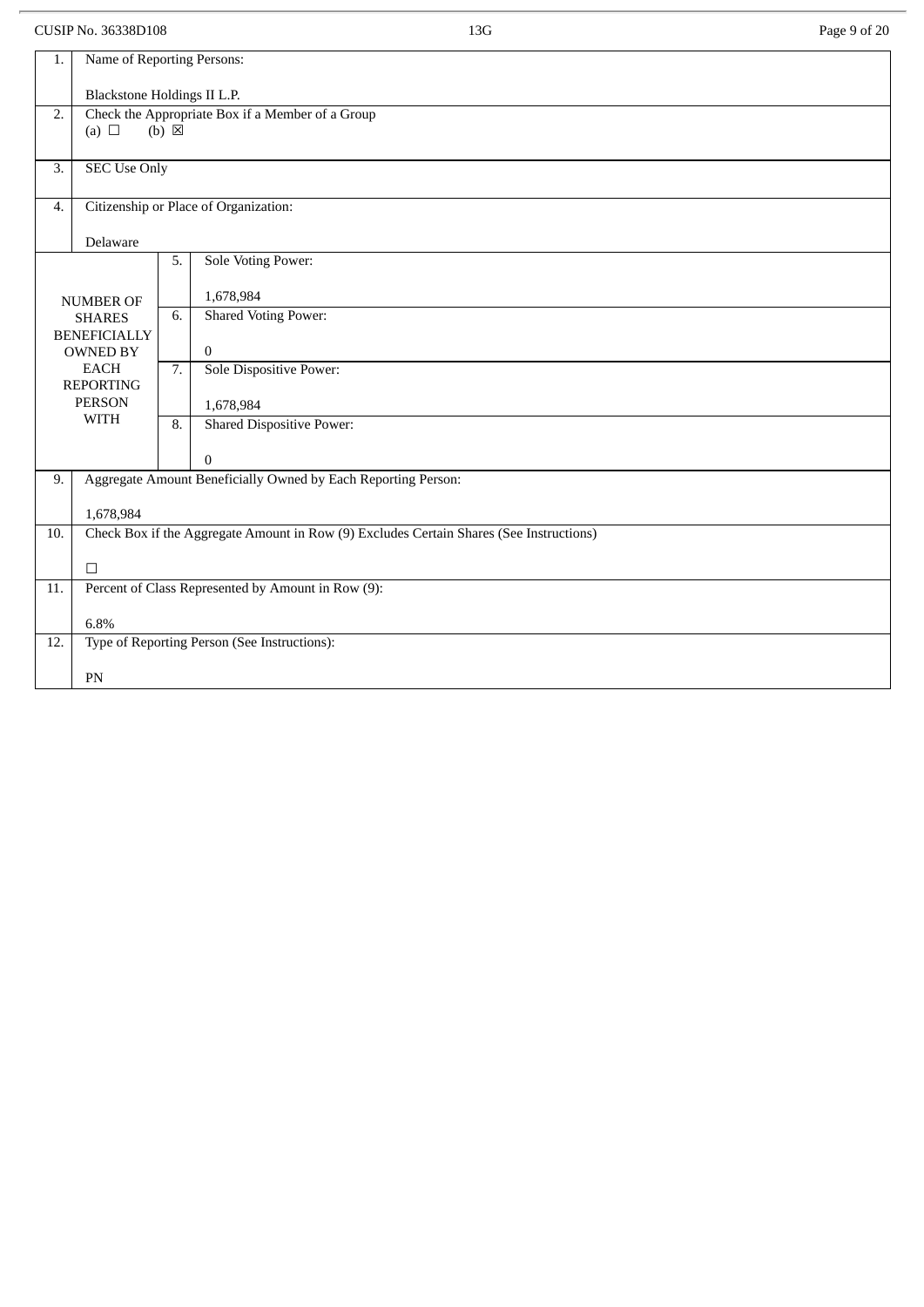CUSIP No. 36338D108 Page 10 of 20

| 1.  | Name of Reporting Persons:                                                                     |                 |                                                               |  |  |
|-----|------------------------------------------------------------------------------------------------|-----------------|---------------------------------------------------------------|--|--|
|     | Blackstone Holdings I/II GP L.L.C.                                                             |                 |                                                               |  |  |
| 2.  |                                                                                                | $(b) \boxtimes$ | Check the Appropriate Box if a Member of a Group              |  |  |
|     | (a) $\Box$                                                                                     |                 |                                                               |  |  |
| 3.  | <b>SEC Use Only</b>                                                                            |                 |                                                               |  |  |
| 4.  |                                                                                                |                 | Citizenship or Place of Organization:                         |  |  |
|     | Delaware                                                                                       |                 |                                                               |  |  |
|     |                                                                                                | 5.              | <b>Sole Voting Power:</b>                                     |  |  |
|     | <b>NUMBER OF</b>                                                                               |                 | 1,678,984                                                     |  |  |
|     | <b>SHARES</b><br><b>BENEFICIALLY</b>                                                           | 6.              | <b>Shared Voting Power:</b>                                   |  |  |
|     | <b>OWNED BY</b>                                                                                |                 | $\bf{0}$                                                      |  |  |
|     | <b>EACH</b><br><b>REPORTING</b>                                                                | 7.              | Sole Dispositive Power:                                       |  |  |
|     | <b>PERSON</b>                                                                                  |                 | 1,678,984                                                     |  |  |
|     | <b>WITH</b>                                                                                    | 8.              | <b>Shared Dispositive Power:</b>                              |  |  |
|     |                                                                                                |                 | $\bf{0}$                                                      |  |  |
| 9.  |                                                                                                |                 | Aggregate Amount Beneficially Owned by Each Reporting Person: |  |  |
|     | 1,678,984                                                                                      |                 |                                                               |  |  |
|     | Check Box if the Aggregate Amount in Row (9) Excludes Certain Shares (See Instructions)<br>10. |                 |                                                               |  |  |
|     | $\Box$                                                                                         |                 |                                                               |  |  |
| 11. | Percent of Class Represented by Amount in Row (9):                                             |                 |                                                               |  |  |
|     | 6.8%                                                                                           |                 |                                                               |  |  |
| 12. |                                                                                                |                 | Type of Reporting Person (See Instructions):                  |  |  |
|     | 00                                                                                             |                 |                                                               |  |  |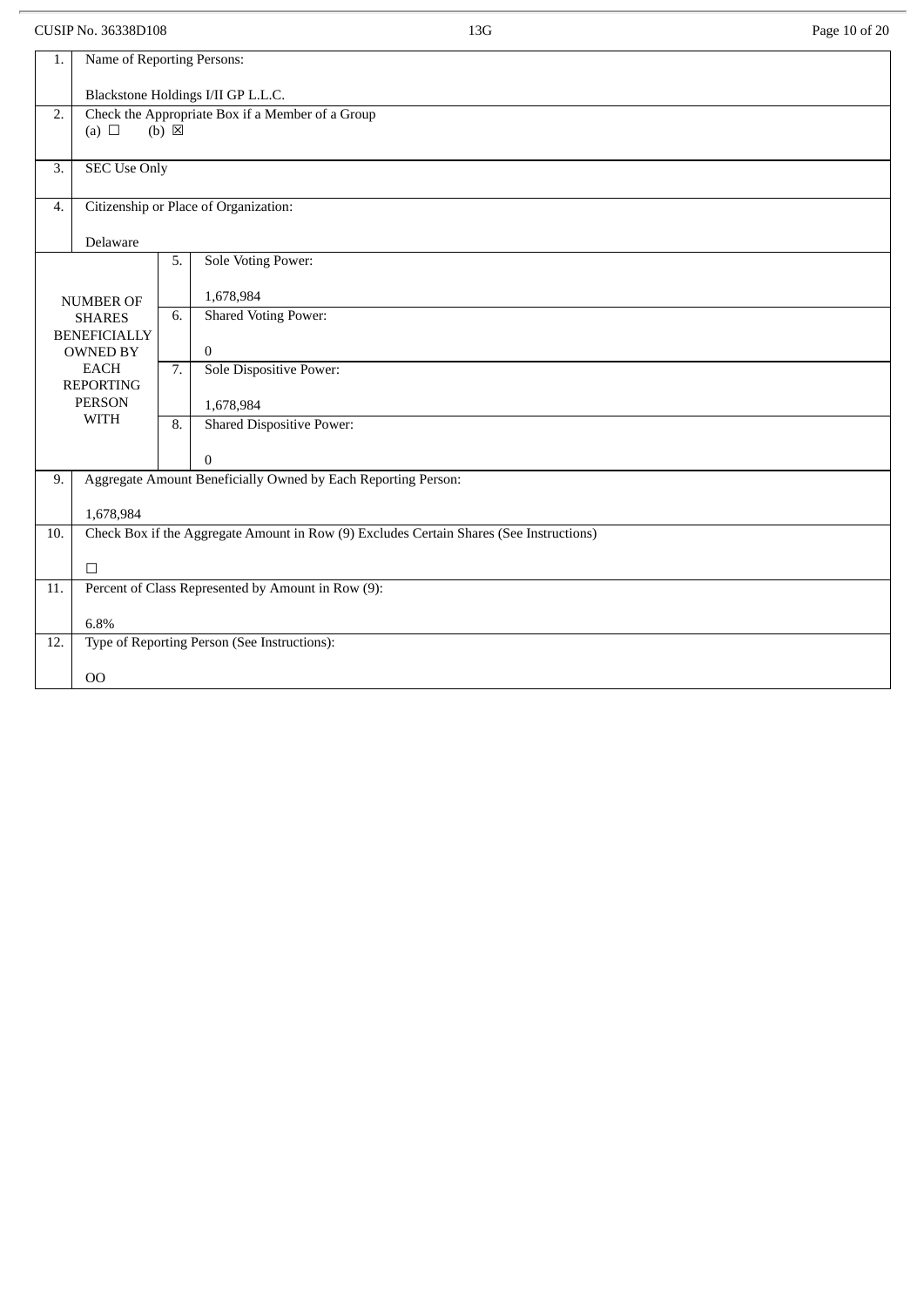|                  | CUSIP No. 36338D108                                                               |    | 13G                                                                                     | Page 11 of 20 |  |  |
|------------------|-----------------------------------------------------------------------------------|----|-----------------------------------------------------------------------------------------|---------------|--|--|
| 1.               | Name of Reporting Persons:                                                        |    |                                                                                         |               |  |  |
|                  | The Blackstone Group Inc.                                                         |    |                                                                                         |               |  |  |
| $\overline{2}$ . | Check the Appropriate Box if a Member of a Group<br>$(b) \boxtimes$<br>(a) $\Box$ |    |                                                                                         |               |  |  |
| 3.               | <b>SEC Use Only</b>                                                               |    |                                                                                         |               |  |  |
| 4.               |                                                                                   |    | Citizenship or Place of Organization:                                                   |               |  |  |
|                  | Delaware                                                                          |    |                                                                                         |               |  |  |
|                  |                                                                                   | 5. | <b>Sole Voting Power:</b>                                                               |               |  |  |
|                  | <b>NUMBER OF</b>                                                                  |    | 1,680,632                                                                               |               |  |  |
|                  | <b>SHARES</b><br><b>BENEFICIALLY</b>                                              | 6. | <b>Shared Voting Power:</b>                                                             |               |  |  |
|                  | <b>OWNED BY</b>                                                                   |    | $\boldsymbol{0}$                                                                        |               |  |  |
|                  | <b>EACH</b><br><b>REPORTING</b>                                                   | 7. | Sole Dispositive Power:                                                                 |               |  |  |
|                  | <b>PERSON</b><br><b>WITH</b>                                                      |    | 1,680,632                                                                               |               |  |  |
|                  |                                                                                   | 8. | <b>Shared Dispositive Power:</b>                                                        |               |  |  |
|                  |                                                                                   |    | $\Omega$                                                                                |               |  |  |
| 9.               |                                                                                   |    | Aggregate Amount Beneficially Owned by Each Reporting Person:                           |               |  |  |
|                  | 1,680,632                                                                         |    |                                                                                         |               |  |  |
| 10.              |                                                                                   |    | Check Box if the Aggregate Amount in Row (9) Excludes Certain Shares (See Instructions) |               |  |  |
|                  | $\Box$                                                                            |    |                                                                                         |               |  |  |
| 11.              |                                                                                   |    | Percent of Class Represented by Amount in Row (9):                                      |               |  |  |
| 12.              | 6.8%                                                                              |    | Type of Reporting Person (See Instructions):                                            |               |  |  |
|                  |                                                                                   |    |                                                                                         |               |  |  |
|                  | CO                                                                                |    |                                                                                         |               |  |  |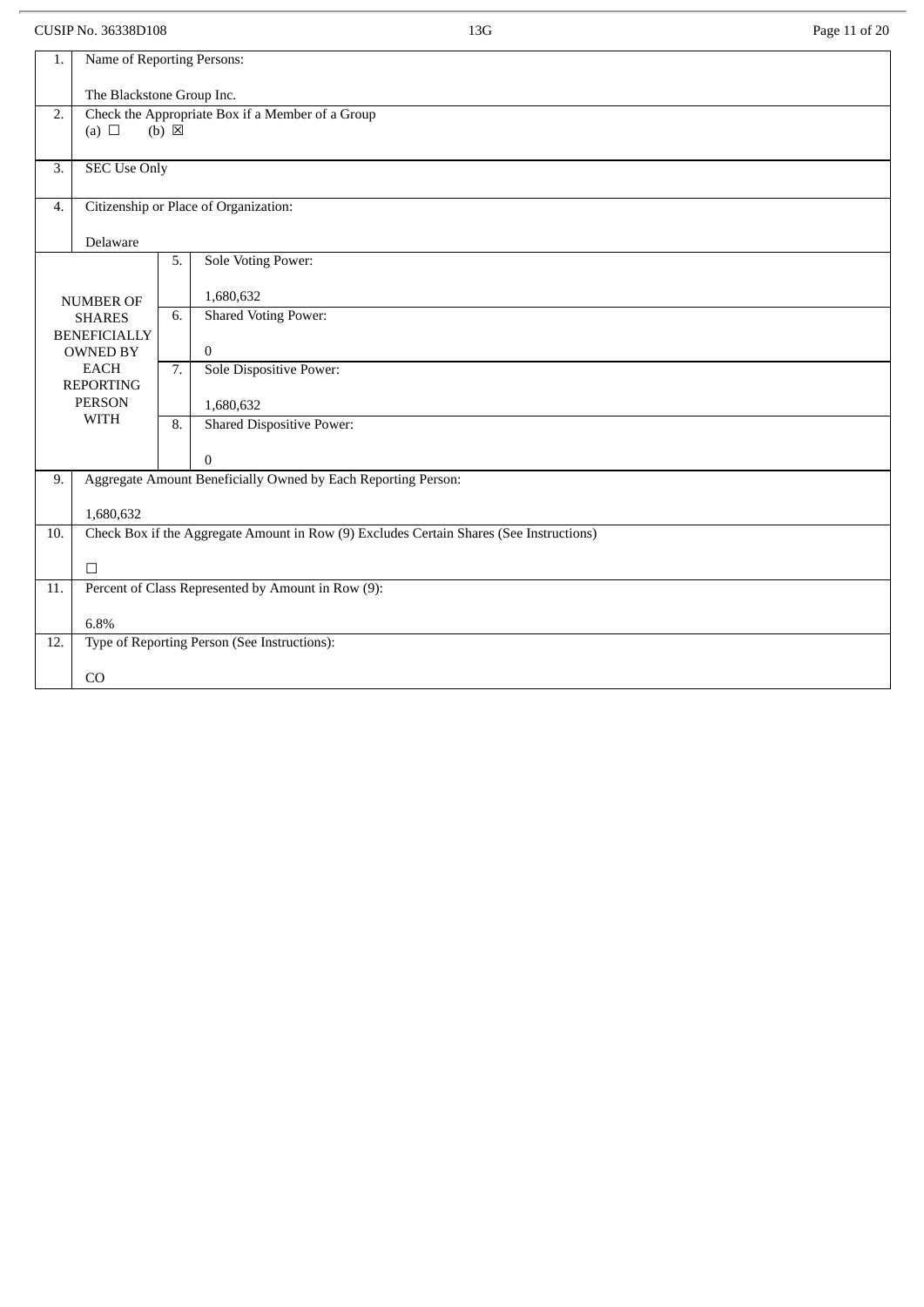CUSIP No. 36338D108 Page 12 of 20

| 1.  | Name of Reporting Persons:                                                                     |                  |                                                                           |  |  |
|-----|------------------------------------------------------------------------------------------------|------------------|---------------------------------------------------------------------------|--|--|
|     | Blackstone Group Management L.L.C.                                                             |                  |                                                                           |  |  |
| 2.  | Check the Appropriate Box if a Member of a Group                                               |                  |                                                                           |  |  |
|     | (a) $\Box$                                                                                     | $(b) \boxtimes$  |                                                                           |  |  |
| 3.  | <b>SEC Use Only</b>                                                                            |                  |                                                                           |  |  |
|     |                                                                                                |                  |                                                                           |  |  |
| 4.  |                                                                                                |                  | Citizenship or Place of Organization:                                     |  |  |
|     | Delaware                                                                                       |                  |                                                                           |  |  |
|     |                                                                                                | 5.               | <b>Sole Voting Power:</b>                                                 |  |  |
|     | <b>NUMBER OF</b>                                                                               |                  | 1,680,632                                                                 |  |  |
|     | <b>SHARES</b>                                                                                  | 6.               | <b>Shared Voting Power:</b>                                               |  |  |
|     | <b>BENEFICIALLY</b><br><b>OWNED BY</b>                                                         |                  | $\overline{0}$                                                            |  |  |
|     | <b>EACH</b>                                                                                    | 7.               | Sole Dispositive Power:                                                   |  |  |
|     | <b>REPORTING</b><br><b>PERSON</b>                                                              |                  | 1,680,632                                                                 |  |  |
|     | <b>WITH</b>                                                                                    | $\overline{8}$ . | <b>Shared Dispositive Power:</b>                                          |  |  |
|     |                                                                                                |                  |                                                                           |  |  |
| 9.  |                                                                                                |                  | $\bf{0}$<br>Aggregate Amount Beneficially Owned by Each Reporting Person: |  |  |
|     |                                                                                                |                  |                                                                           |  |  |
|     | 1,680,632                                                                                      |                  |                                                                           |  |  |
|     | Check Box if the Aggregate Amount in Row (9) Excludes Certain Shares (See Instructions)<br>10. |                  |                                                                           |  |  |
|     | $\Box$                                                                                         |                  |                                                                           |  |  |
| 11. |                                                                                                |                  | Percent of Class Represented by Amount in Row (9):                        |  |  |
|     | 6.8%                                                                                           |                  |                                                                           |  |  |
| 12. |                                                                                                |                  | Type of Reporting Person (See Instructions):                              |  |  |
|     | O <sub>O</sub>                                                                                 |                  |                                                                           |  |  |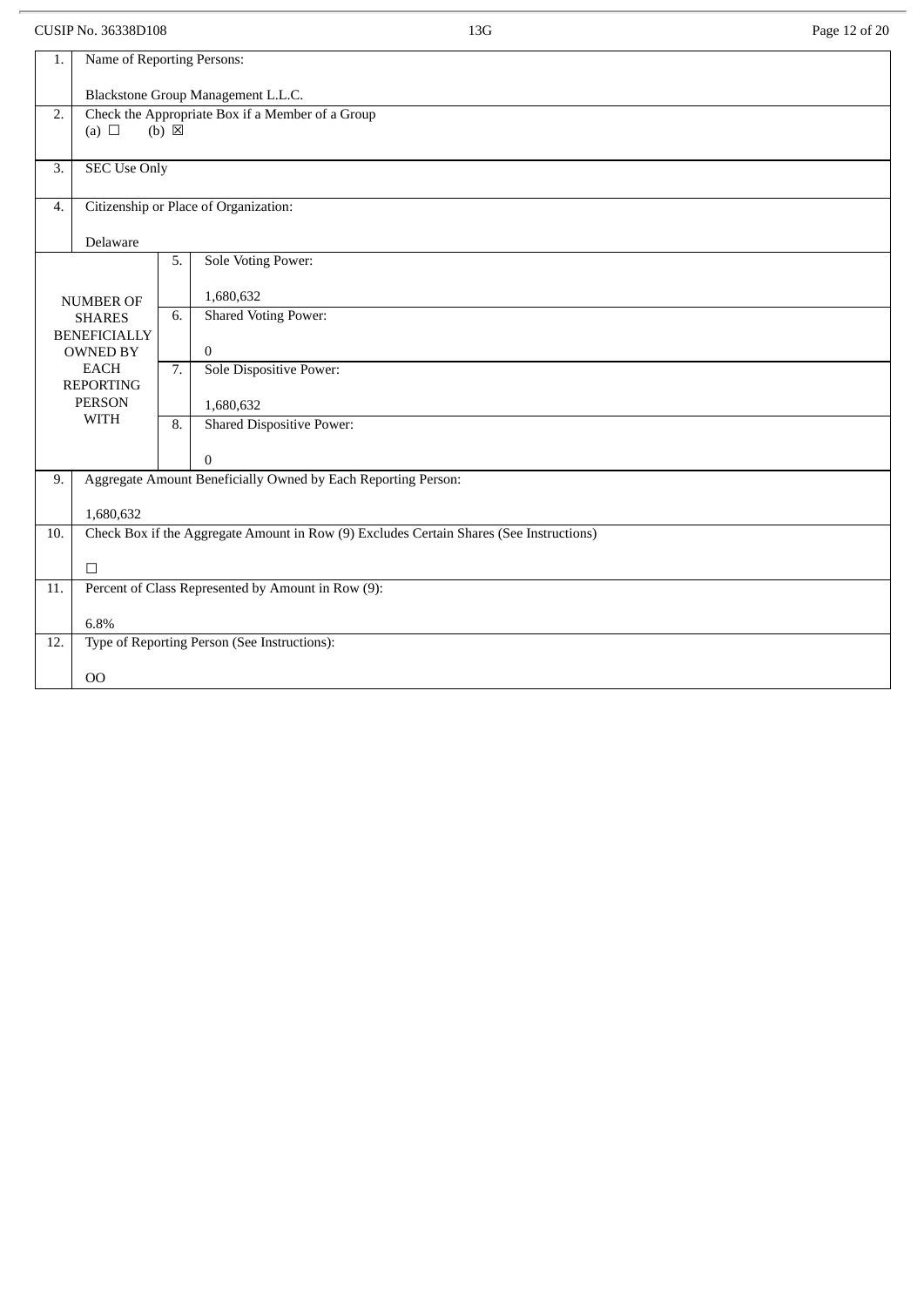CUSIP No. 36338D108 Page 13 of 20

| 1.               | Name of Reporting Persons:                                                              |                 |                                                               |  |  |
|------------------|-----------------------------------------------------------------------------------------|-----------------|---------------------------------------------------------------|--|--|
|                  | Stephen A. Schwarzman                                                                   |                 |                                                               |  |  |
| $\overline{2}$ . | (a) $\Box$                                                                              | $(b) \boxtimes$ | Check the Appropriate Box if a Member of a Group              |  |  |
|                  |                                                                                         |                 |                                                               |  |  |
| 3.               | <b>SEC Use Only</b>                                                                     |                 |                                                               |  |  |
| $\overline{4}$ . |                                                                                         |                 | Citizenship or Place of Organization:                         |  |  |
|                  | <b>United States</b>                                                                    |                 |                                                               |  |  |
|                  |                                                                                         | 5.              | <b>Sole Voting Power:</b>                                     |  |  |
|                  | <b>NUMBER OF</b>                                                                        |                 | 1,680,632                                                     |  |  |
|                  | <b>SHARES</b>                                                                           | 6.              | <b>Shared Voting Power:</b>                                   |  |  |
|                  | <b>BENEFICIALLY</b><br><b>OWNED BY</b>                                                  |                 | $\theta$                                                      |  |  |
|                  | <b>EACH</b><br><b>REPORTING</b>                                                         | 7.              | Sole Dispositive Power:                                       |  |  |
|                  | <b>PERSON</b>                                                                           |                 | 1,680,632                                                     |  |  |
|                  | <b>WITH</b>                                                                             | 8.              | <b>Shared Dispositive Power:</b>                              |  |  |
|                  |                                                                                         |                 | $\mathbf{0}$                                                  |  |  |
| 9.               |                                                                                         |                 | Aggregate Amount Beneficially Owned by Each Reporting Person: |  |  |
|                  | 1,680,632                                                                               |                 |                                                               |  |  |
| 10.              | Check Box if the Aggregate Amount in Row (9) Excludes Certain Shares (See Instructions) |                 |                                                               |  |  |
|                  | $\Box$                                                                                  |                 |                                                               |  |  |
| 11.              | Percent of Class Represented by Amount in Row (9):                                      |                 |                                                               |  |  |
| 6.8%             |                                                                                         |                 |                                                               |  |  |
| 12.              |                                                                                         |                 | Type of Reporting Person (See Instructions):                  |  |  |
|                  | IN                                                                                      |                 |                                                               |  |  |
|                  |                                                                                         |                 |                                                               |  |  |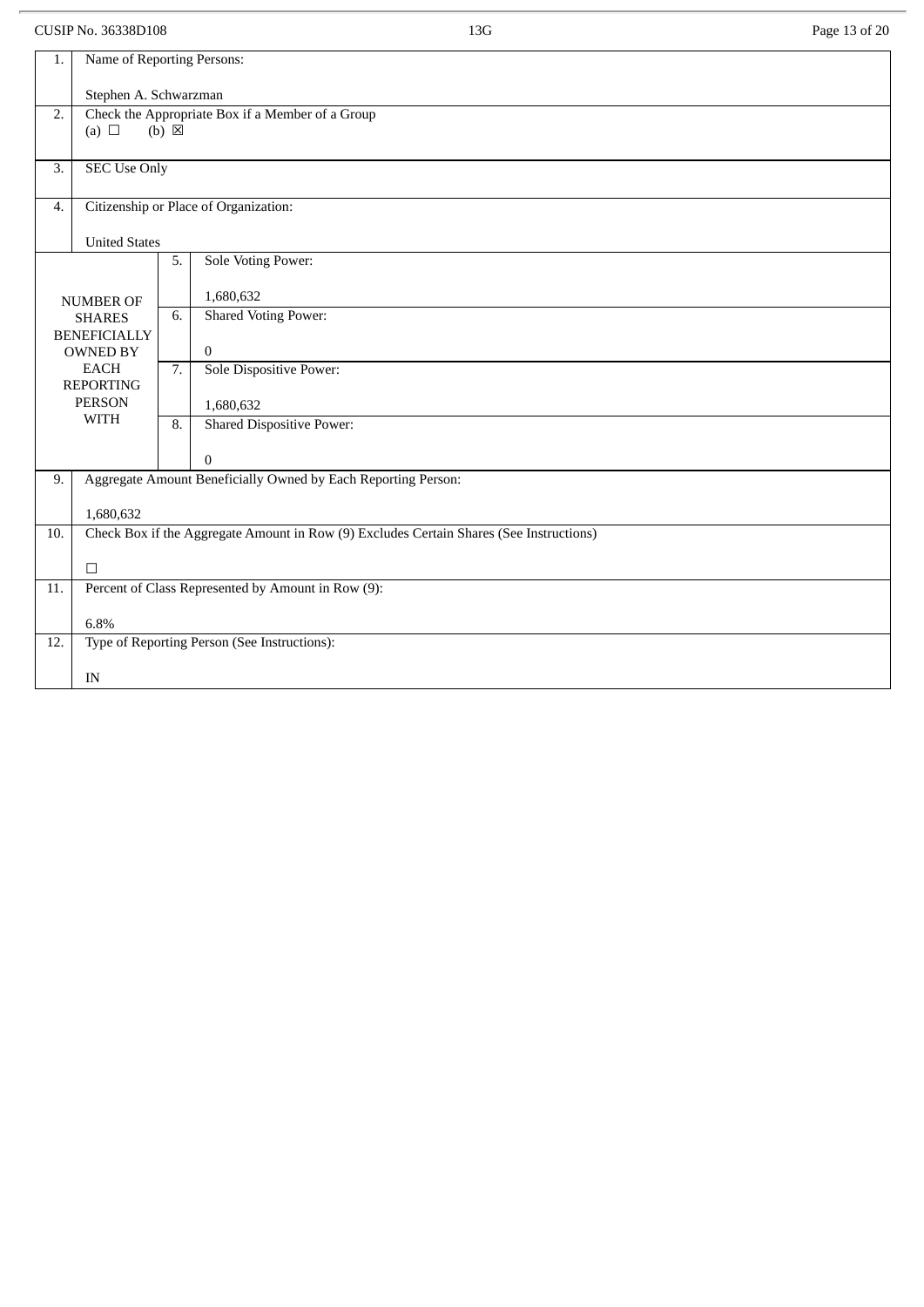## **Item 1. (a). Name of Issuer**

Galera Therapeutics, Inc. (the "Issuer")

#### **(b). Address of Issuer's Principal Executive Offices:**

2 W Liberty Blvd #100 Malvern, Pennsylvania 19355

#### **Item 2(a). Name of Person Filing**

# **Item 2(b). Address of Principal Business Office**

#### **Item 2(c). Citizenship**

Each of the following is hereinafter individually referred to as a "Reporting Person" and collectively as the "Reporting Persons." This statement is filed on behalf of:

- (i) Clarus IV-A, L.P. c/o Clarus Ventures 101 Main Street, Suite 1210 Cambridge, MA 02142 Citizenship: State of Delaware
- (ii) Clarus IV-B, L.P. c/o Clarus Ventures 101 Main Street, Suite 1210 Cambridge, MA 02142 Citizenship: State of Delaware
- (iii) Clarus IV-C, L.P. c/o Clarus Ventures 101 Main Street, Suite 1210 Cambridge, MA 02142 Citizenship: State of Delaware
- (iv) Clarus IV-D, L.P. c/o Clarus Ventures 101 Main Street, Suite 1210 Cambridge, MA 02142 Citizenship: State of Delaware
- (v) Clarus IV GP, L.P. c/o Clarus Ventures 101 Main Street, Suite 1210 Cambridge, MA 02142 Citizenship: State of Delaware
- (vi) Blackstone Clarus GP L.P. c/o The Blackstone Group Inc. 345 Park Avenue New York, NY 10154 Citizenship: State of Delaware
- (vii) Blackstone Clarus GP L.L.C. c/o The Blackstone Group Inc. 345 Park Avenue New York, NY 10154 Citizenship: State of Delaware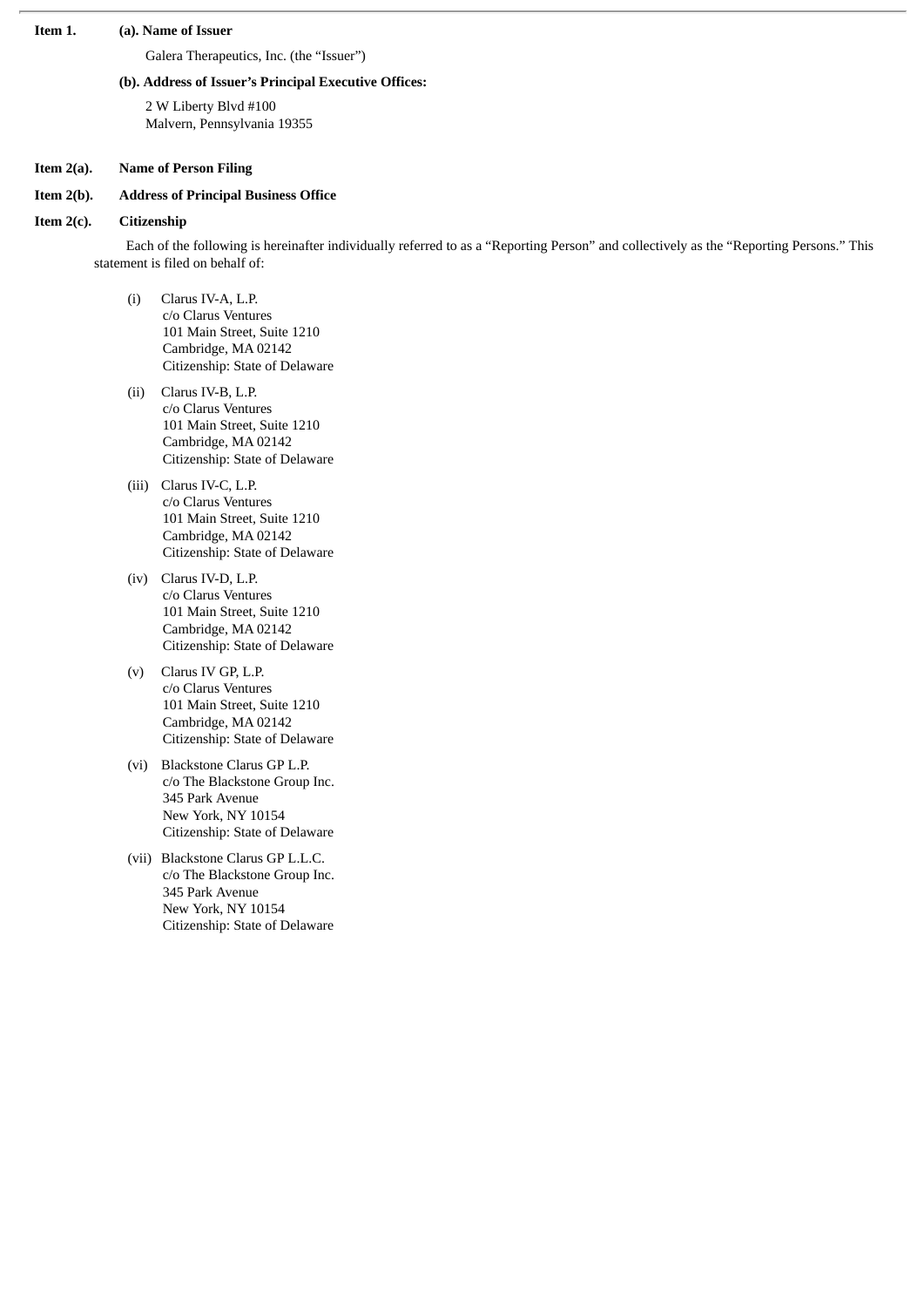- (viii) Blackstone Holdings II L.P. c/o The Blackstone Group Inc. 345 Park Avenue New York, NY 10154 Citizenship: State of Delaware
- (ix) Blackstone Holdings I/II GP L.L.C. c/o The Blackstone Group Inc. 345 Park Avenue New York, NY 10154 Citizenship: State of Delaware
- (x) The Blackstone Group Inc. 345 Park Avenue New York, NY 10154 Citizenship: State of Delaware
- (xi) Blackstone Group Management L.L.C. c/o The Blackstone Group Inc. 345 Park Avenue New York, NY 10154 Citizenship: State of Delaware
- (xii) Stephen A. Schwarzman c/o The Blackstone Group Inc. 345 Park Avenue New York, NY 10154 Citizenship: United States

Clarus IV-A, L.P., Clarus IV-B, L.P., Clarus IV-C, L.P. and Clarus IV-D, L.P. (collectively, the "Clarus Funds") directly hold the securities reported herein.

The general partner of each of the Clarus Funds is Clarus IV GP, L.P. The general partner of Clarus IV GP, L.P. is Blackstone Clarus GP L.P. The general partner of Blackstone Clarus GP L.P. is Blackstone Clarus GP L.L.C. The sole member of Blackstone Clarus GP L.L.C. is Blackstone Holdings II L.P. The general partner of Blackstone Holdings II L.P. is Blackstone Holdings I/II GP L.L.C. The sole member of Blackstone Holdings I/II GP L.L.C. is The Blackstone Group Inc. The sole holder of the Class C common stock of The Blackstone Group Inc. is Blackstone Group Management L.L.C. Blackstone Group Management L.L.C. is wholly-owned by Blackstone's senior managing directors and controlled by its founder, Stephen A. Schwarzman.

Each such Reporting Person may be deemed to beneficially own the shares of Common Stock (as defined below) beneficially owned by the Clarus Funds directly or indirectly controlled by it or him, but neither the filing of this Schedule 13G nor any of its contents shall be deemed to constitute an admission that any Reporting Person (other than the Clarus Funds to the extent they directly hold Common Stock) is the beneficial owner of the Common Stock referred to herein for purposes of Section 13(d) of the Securities Exchange Act of 1934, as amended (the "Act"), or for any other purpose and each of the Reporting Persons expressly disclaims beneficial ownership of such shares. The filing of this statement should not be construed to be an admission that any member of the Reporting Persons are members of a "group" for the purposes of Sections  $13(d)$  and  $13(g)$  of the Act.

#### **Item 2(d). Title of Class of Securities:**

Common Stock, par value \$0.001 per share (the "Common Stock").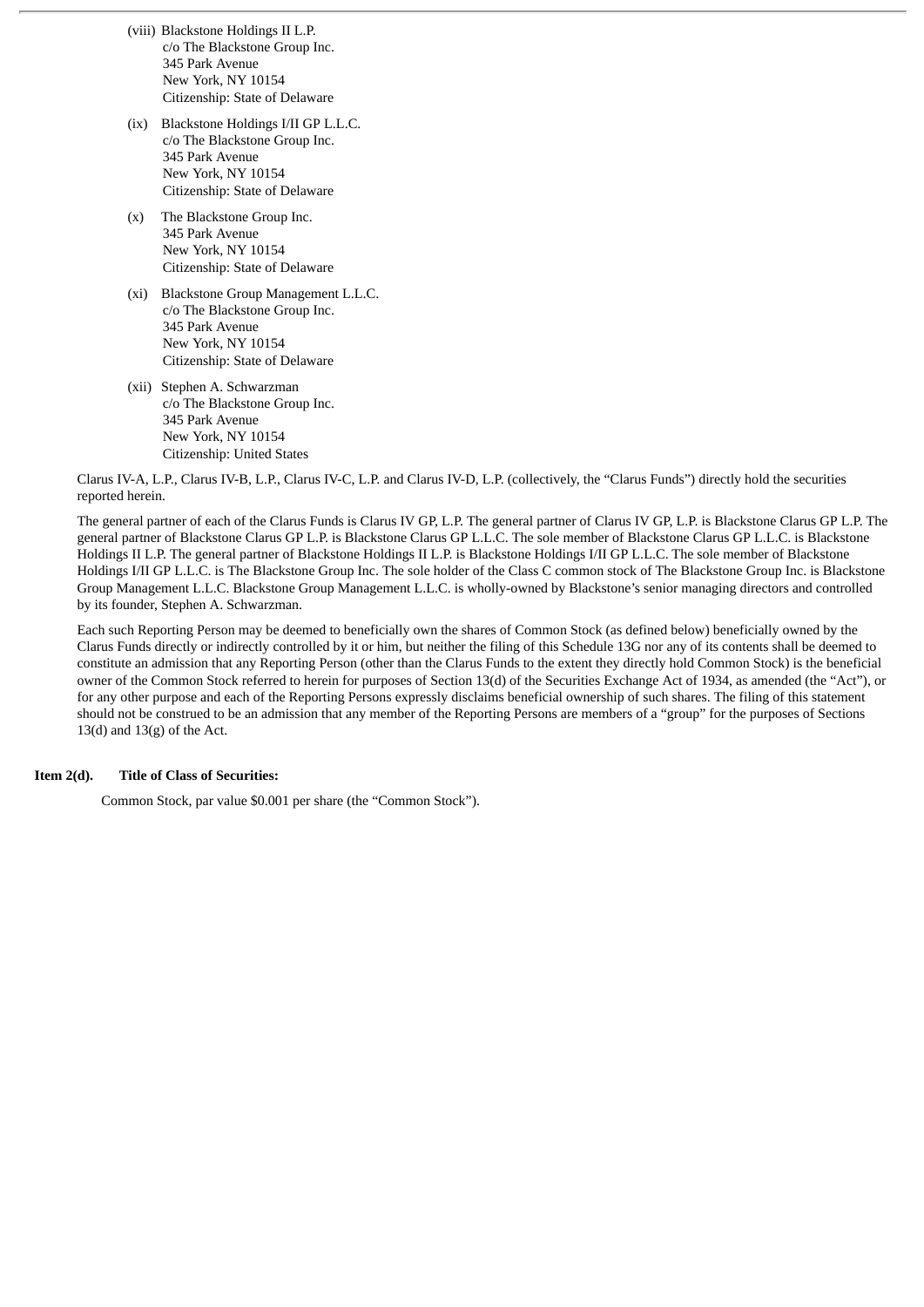# **Item 2(e). CUSIP Number:**

36338D108

## Item 3. If this statement is filed pursuant to Rule 13d-1(b), or 13d-2(b) or (c), check whether the person filing is a:

Not applicable.

#### **Item 4. Ownership.**

## **(a) Amount beneficially owned:**

Calculations of the percentage of shares of Common Stock beneficially owned assume 24,807,789 shares of Common Stock outstanding as of December 9, 2019, as reported in the Quarterly Report on Form 10-Q filed with the Securities and Exchange Commission on December 10, 2019. Each of the Reporting Persons may be deemed to be the beneficial owner of the shares of Common Stock listed on such Reporting Person's cover page.

Clarus IV-A, L.P. directly holds 542,555 shares of Common Stock, Clarus IV-B, L.P. directly holds 353,661 shares of Common Stock, Clarus IV-C, L.P. directly holds 652,324 shares of Common Stock and Clarus IV-D, L.P. directly holds 130,444 shares of Common Stock.

Additionally, on November 6, 2019, Emmett Cunningham, an employee of The Blackstone Group Inc. or one of its affiliates ("Blackstone") and a member of the Issuer's board of directors, was granted 19,776 stock options as compensation for serving as a director of the Issuer. These options vest in 36 substantially equal monthly installments following the date of grant. Pursuant to arrangements between Mr. Cunningham and Blackstone, Mr. Cunningham is required to transfer to Blackstone any and all compensation received in connection with his directorship for any company Blackstone invests in or advises. As of December 31, 2019, Blackstone may be deemed to beneficially own an additional 1,648 shares of Common Stock representing the aggregate amount of shares underlying such options that were vested as of such date and which were scheduled to vest within 60 days thereof.

## **(b) Percent of class:**

Each of the Reporting Persons may be deemed to be the beneficial owner of the percentage of Ordinary Shares listed on such Reporting Person's cover page.

## **(c) Number of Shares as to which the Reporting Person has:**

(i) Sole power to vote or to direct the vote:

See each cover page hereof.

(ii) Shared power to vote or to direct the vote:

See each cover page hereof.

(iii) Sole power to dispose or to direct the disposition of:

See each cover page hereof.

(iv) Shared power to dispose or to direct the disposition of:

See each cover page hereof.

# **Item 5. Ownership of Five Percent or Less of a Class**

If this statement is being filed to report the fact that as of the date hereof the reporting person has ceased to be the beneficial owner of more than five percent of the class of securities, check the following:  $\Box$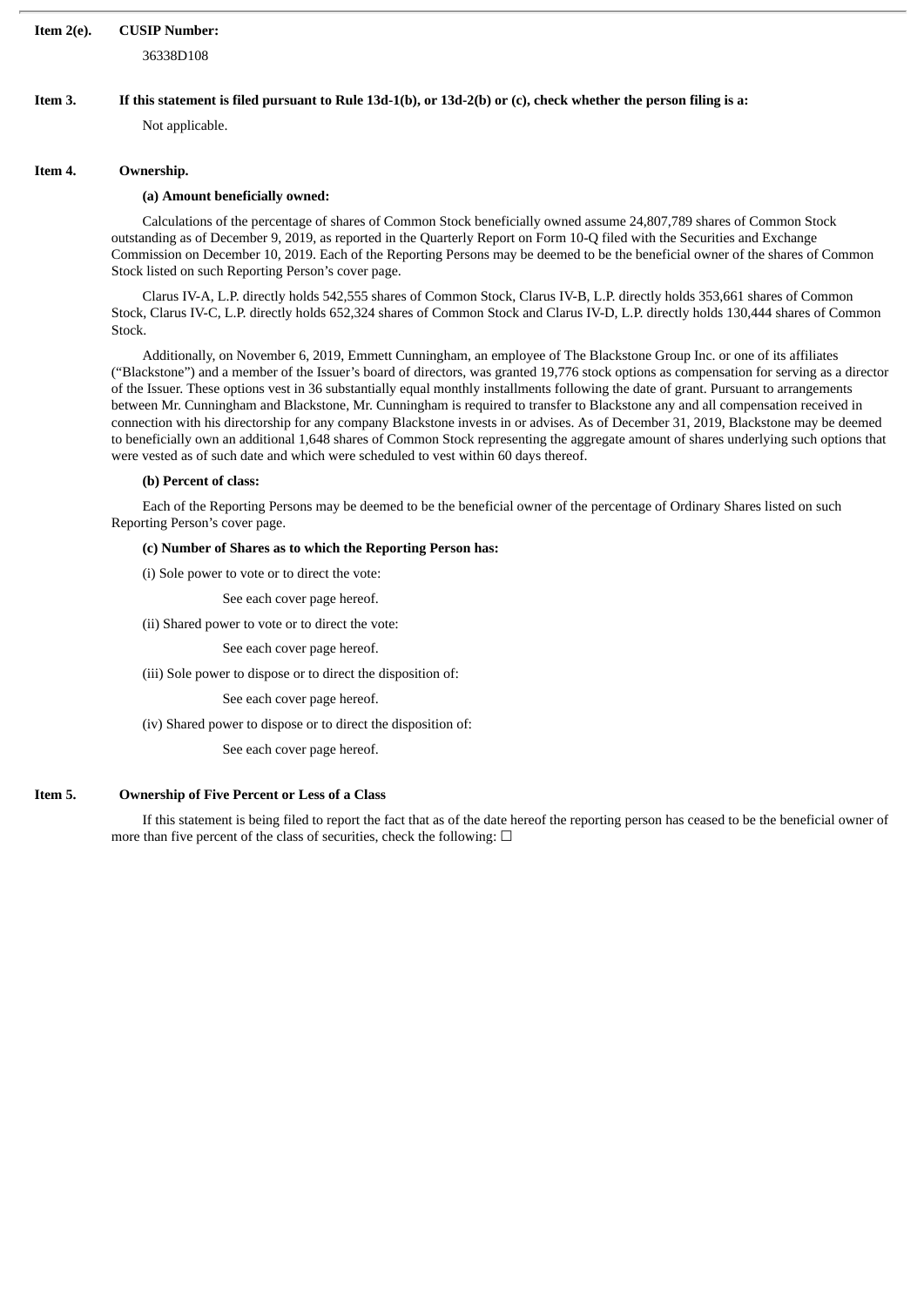| Item 6.  | Ownership of More than Five Percent on Behalf of Another Person.                                                        |
|----------|-------------------------------------------------------------------------------------------------------------------------|
|          | Not applicable.                                                                                                         |
|          |                                                                                                                         |
| Item 7.  | Identification and Classification of the Subsidiary Which Acquired the Security Being Reported on by the Parent Holding |
|          | Company.                                                                                                                |
|          | Not applicable.                                                                                                         |
|          |                                                                                                                         |
| Item 8.  | <b>Identification and Classification of Members of the Group.</b>                                                       |
|          | Not applicable.                                                                                                         |
|          |                                                                                                                         |
| Item 9.  | <b>Notice of Dissolution of Group.</b>                                                                                  |
|          | Not Applicable.                                                                                                         |
|          |                                                                                                                         |
| Item 10. | Certification.                                                                                                          |
|          | Not applicable.                                                                                                         |
|          |                                                                                                                         |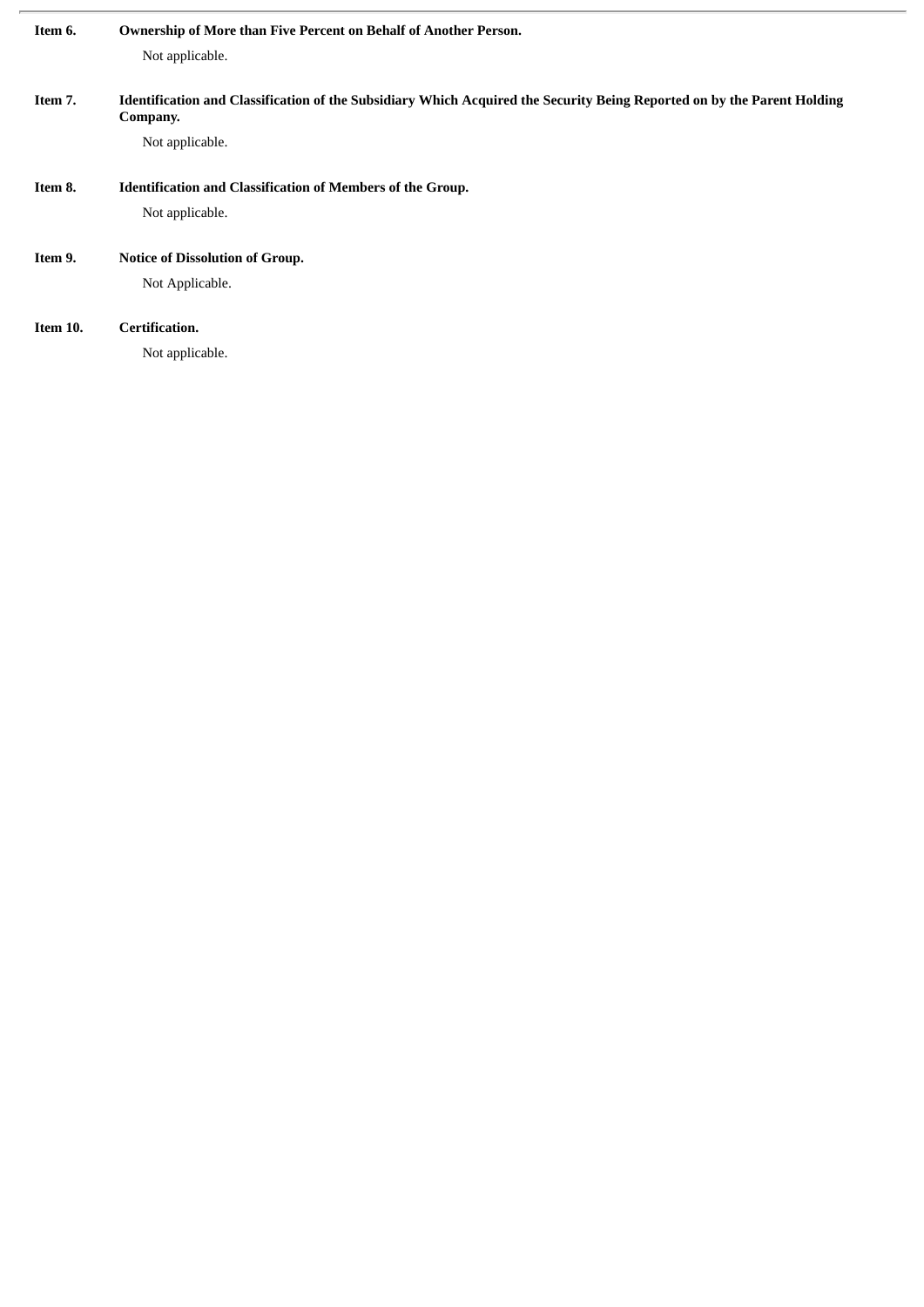# **SIGNATURE**

After reasonable inquiry and to the best of my knowledge and belief, I certify that the information set forth in this statement is true, complete and correct.

Dated: February 14, 2020

# **CLARUS IV-A, L.P.**

By: Clarus IV GP, L.P., its general partner By: Blackstone Clarus GP L.P., its general partner By: Blackstone Clarus GP L.L.C., its general partner

By: /s/ John G. Finley

Name: John G. Finley Title: Chief Legal Officer

# **CLARUS IV-B, L.P.**

By: Clarus IV GP, L.P., its general partner By: Blackstone Clarus GP L.P., its general partner By: Blackstone Clarus GP L.L.C., its general partner

By: /s/ John G. Finley

Name: John G. Finley Title: Chief Legal Officer

#### **CLARUS IV-C, L.P.**

By: Clarus IV GP, L.P., its general partner By: Blackstone Clarus GP L.P., its general partner By: Blackstone Clarus GP L.L.C., its general partner

By: /s/ John G. Finley

Name: John G. Finley Title: Chief Legal Officer

**CLARUS IV-D, L.P.**

By: Clarus IV GP, L.P., its general partner By: Blackstone Clarus GP L.P., its general partner By: Blackstone Clarus GP L.L.C., its general partner

By: /s/ John G. Finley

Name: John G. Finley Title: Chief Legal Officer

# **CLARUS IV GP, L.P.**

By: Blackstone Clarus GP L.P., its general partner By: Blackstone Clarus GP L.L.C., its general partner

By: /s/ John G. Finley

Name: John G. Finley Title: Chief Legal Officer

[Galera Therapeutics, Inc. - Schedule 13G]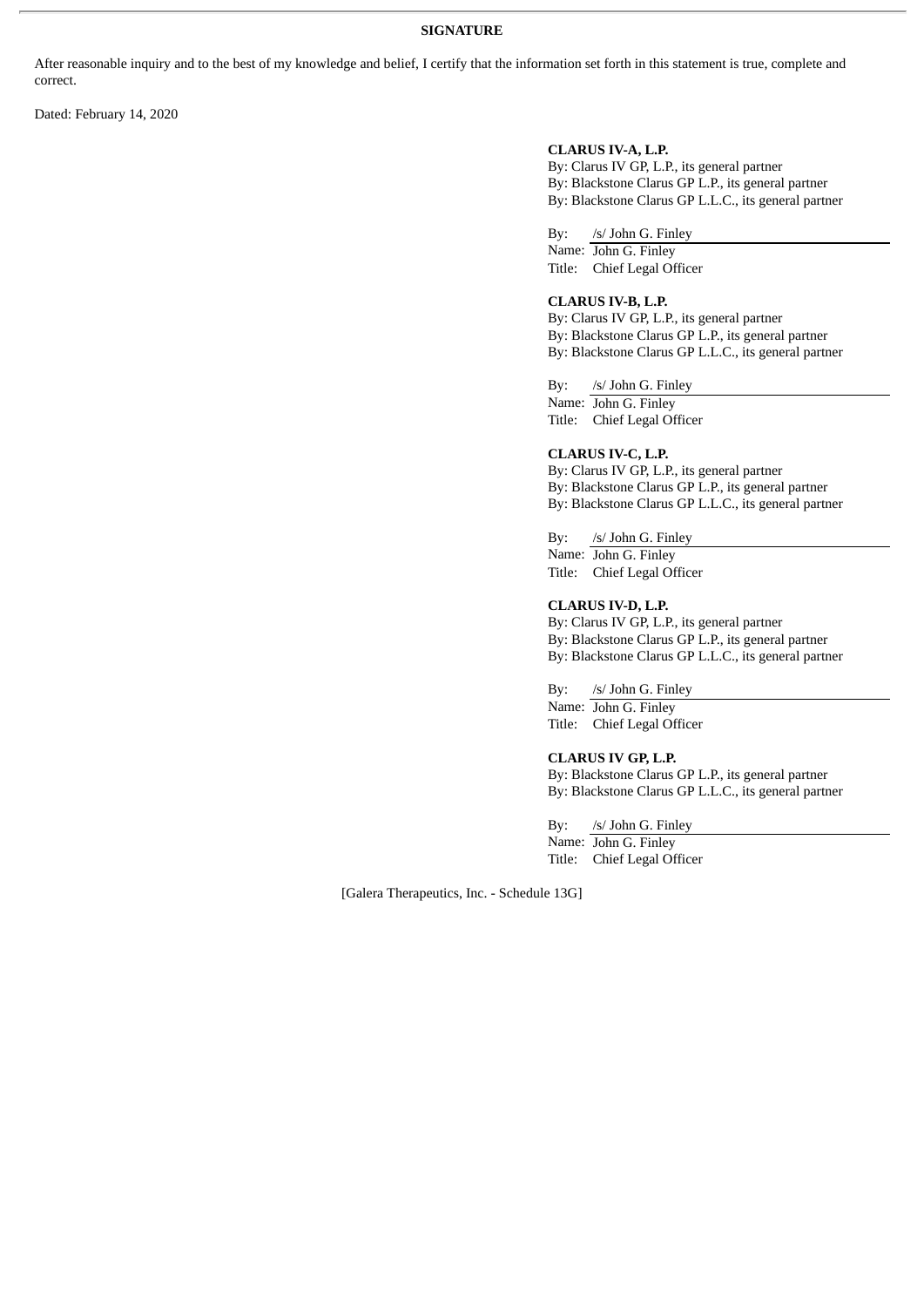# **BLACKSTONE CLARUS GP L.P.**

By: Blackstone Clarus GP L.L.C., its general partner

By: /s/ John G. Finley Name: John G. Finley Title: Chief Legal Officer

# **BLACKSTONE CLARUS GP L.L.C.**

By: /s/ John G. Finley Name: John G. Finley Title: Chief Legal Officer

# **BLACKSTONE HOLDINGS II L.P.**

By: Blackstone Holdings I/II GP L.L.C., its general partner

By: /s/ John G. Finley Name: John G. Finley Title: Chief Legal Officer

# **BLACKSTONE HOLDINGS I/II GP L.L.C.**

By: /s/ John G. Finley Name: John G. Finley Title: Chief Legal Officer

# **THE BLACKSTONE GROUP INC.**

By: /s/ John G. Finley Name: John G. Finley Title: Chief Legal Officer

# **BLACKSTONE GROUP MANAGEMENT L.L.C.**

By: /s/ John G. Finley Name: John G. Finley Title: Chief Legal Officer

/s/ Stephen A. Schwarzman Stephen A. Schwarzman

[Galera Therapeutics, Inc. - Schedule 13G]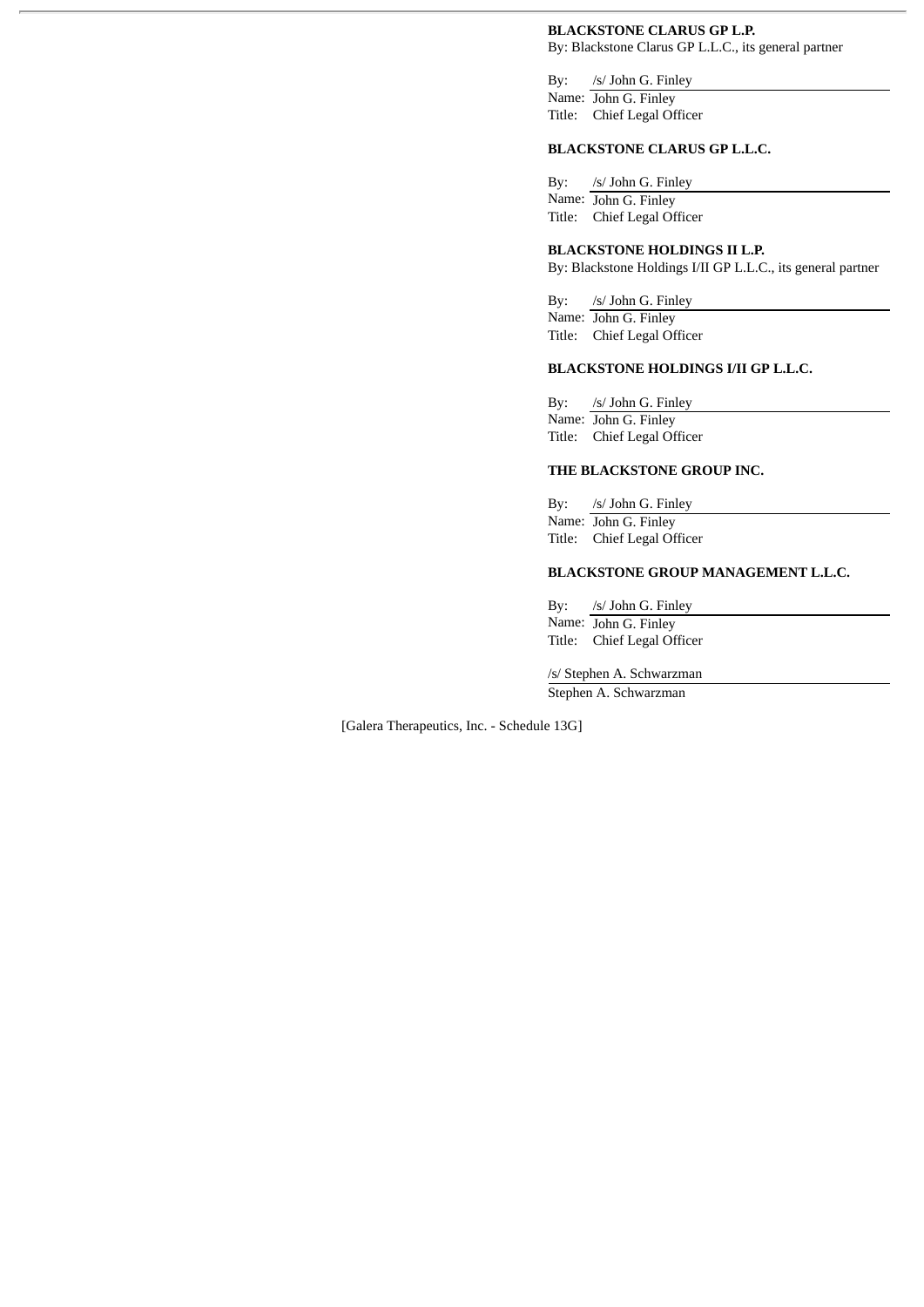# EXHIBIT LIST

Exhibit A Joint Filing Agreement, dated February 14, 2020, among the Reporting Persons (filed herewith).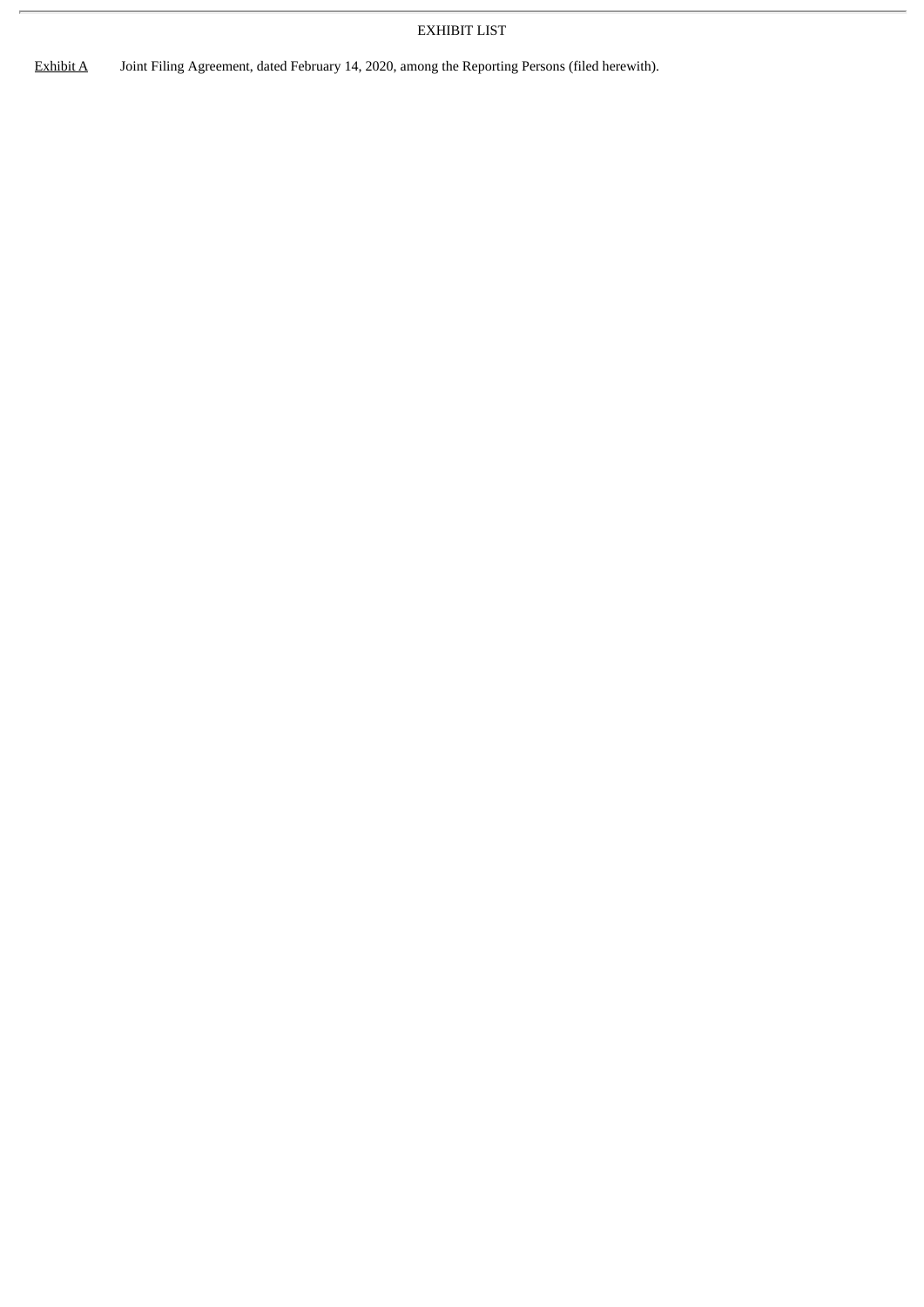#### Exhibit A

# **JOINT FILING AGREEMENT**

Pursuant to and in accordance with the Securities Exchange Act of 1934, as amended, and the rules and regulations thereunder (the "Exchange Act") the undersigned hereby agree to the joint filing of Clarus IV-A, L.P., Clarus IV-B, L.P., Clarus IV-D, L.P., L.P., Clarus IV-D, L.P., Clarus IV GP, L.P., Blackstone Clarus GP L.P., Blackstone Clarus GP L.L.C., Blackstone Holdings II L.P., Blackstone Holdings I/II GP L.L.C., The Blackstone Group Inc., Blackstone Group Management L.L.C. and Stephen A. Schwarzman, on behalf of each of them of any filing required by such party under Section 13 of the Exchange Act or any rule or regulation thereunder (including any amendment, restatement, supplement, and/or exhibit thereto) with respect to securities of Galera Therapeutics, Inc., a Delaware corporation, and further agree to the filing, furnishing, and/or incorporation by reference of this Agreement as an exhibit thereto. Each of them is responsible for the timely filing of such filings and any amendments thereto, and for the completeness and accuracy of the information concerning such person contained therein; but none of them is responsible for the completeness or accuracy of the information concerning the other persons making the filing, unless such person knows or has reason to believe that such information is inaccurate. This Agreement shall remain in full force and effect until revoked by any party hereto in a signed writing provided to each other party hereto, and then only with respect to such revoking party. This Agreement may be executed in any number of counterparts all of which taken together shall constitute one and the same instrument.

IN WITNESS WHEREOF, the undersigned hereby execute this Agreement this 14th day of February 2020.

#### **CLARUS IV-A, L.P.**

By: Clarus IV GP, L.P., its general partner By: Blackstone Clarus GP L.P., its general partner By: Blackstone Clarus GP L.L.C., its general partner

By: /s/ John G. Finley Name: John G. Finley Title: Chief Legal Officer

# **CLARUS IV-B, L.P.**

By: Clarus IV GP, L.P., its general partner By: Blackstone Clarus GP L.P., its general partner By: Blackstone Clarus GP L.L.C., its general partner

By: /s/ John G. Finley

Name: John G. Finley Title: Chief Legal Officer

**CLARUS IV-C, L.P.**

By: Clarus IV GP, L.P., its general partner By: Blackstone Clarus GP L.P., its general partner By: Blackstone Clarus GP L.L.C., its general partner

By: /s/ John G. Finley

Name: John G. Finley Title: Chief Legal Officer

[Galera Therapeutics, Inc. – Joint Filing Agreement]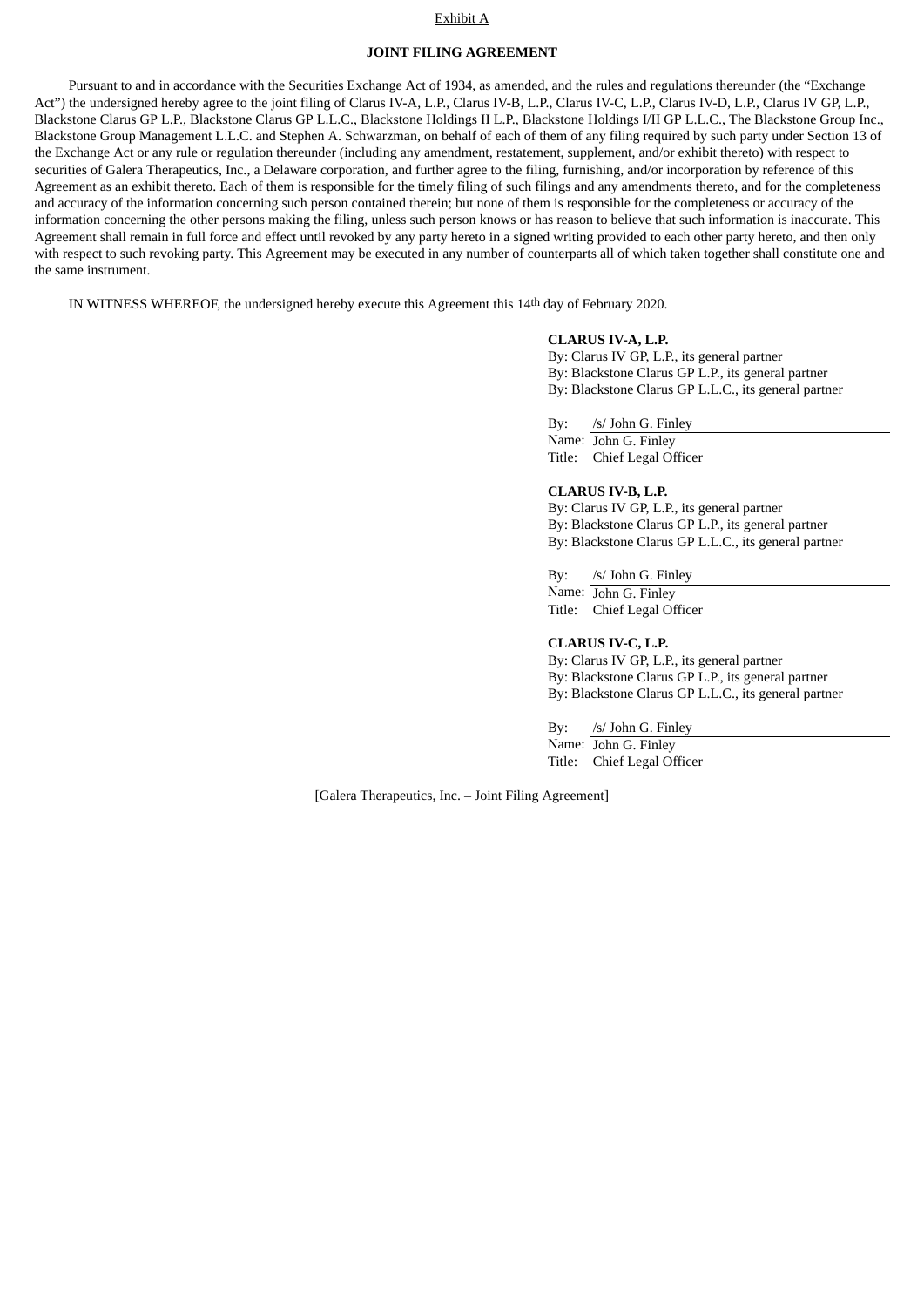# **CLARUS IV-D, L.P.**

By: Clarus IV GP, L.P., its general partner By: Blackstone Clarus GP L.P., its general partner By: Blackstone Clarus GP L.L.C., its general partner

By: /s/ John G. Finley Name: John G. Finley Title: Chief Legal Officer

#### **CLARUS IV GP, L.P.**

By: Blackstone Clarus GP L.P., its general partner By: Blackstone Clarus GP L.L.C., its general partner

By: /s/ John G. Finley

Name: John G. Finley Title: Chief Legal Officer

#### **BLACKSTONE CLARUS GP L.P.**

By: Blackstone Clarus GP L.L.C., its general partner

By: /s/ John G. Finley Name: John G. Finley Title: Chief Legal Officer

# **BLACKSTONE CLARUS GP L.L.C.**

By: /s/ John G. Finley Name: John G. Finley Title: Chief Legal Officer

## **BLACKSTONE HOLDINGS II L.P.**

By: Blackstone Holdings I/II GP L.L.C., its general partner

By: /s/ John G. Finley Name: John G. Finley Title: Chief Legal Officer

#### **BLACKSTONE HOLDINGS I/II GP L.L.C.**

By: /s/ John G. Finley Name: John G. Finley Title: Chief Legal Officer

#### **THE BLACKSTONE GROUP INC.**

By: /s/ John G. Finley Name: John G. Finley Title: Chief Legal Officer

[Galera Therapeutics, Inc. – Joint Filing Agreement]